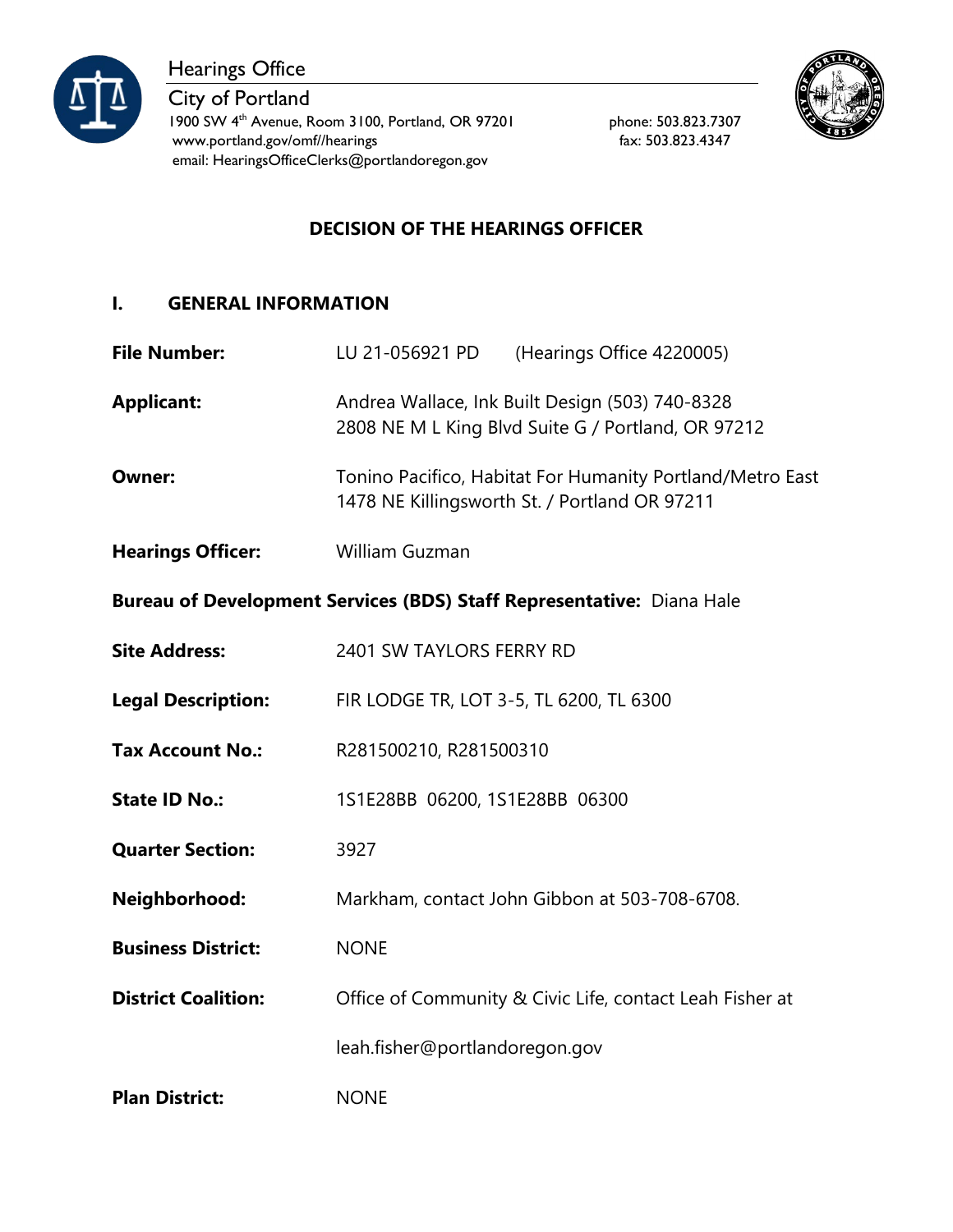| <b>Other Designations:</b> | Regulatory Landslide Hazard             |  |
|----------------------------|-----------------------------------------|--|
| Zoning:                    | R5 – single dwelling residential, 5,000 |  |
| <b>Land Use Review:</b>    | Type III, Planned Development           |  |

**BDS Staff Recommendation to Hearings Officer:** Approval with modifications and conditions

**Public Hearing:** The hearing was opened at 1:30 pm on June 1, 2022 in the third floor hearing room, 1900 SW 4th Avenue, Portland, Oregon, also via Zoom meeting platform and was closed at 3:09 pm. The record was closed at the end of the hearing and Applicant waived any right to submit final argument.

## **Testified at the Hearing:**

Diane Hale Andrea Wallace John Gibbon Sarah Jo Truninger Chris Boullet Emma Kohlsmith

## **II. ANALYSIS**

## Proposal:

The applicant has requested a Planned Development review to allow multi-family development on a 1.98 acre site in the R5 zone, per Zoning Code section 33.270.100.G. The existing church on the site will be removed. The development that is sought will consist of 17 detached homes with attached garages and private outdoor spaces. The applicant is proposing a set of development standards that will apply to the new homes at the time of permit review.

Three private driveways will serve the proposed homes from SW 25th Avenue. Thirtyfour parking spaces will be provided to serve the proposed development, including parking spaces within attached garages of the new homes. A common outdoor area with paths and a play area will be located on the NE portion of the site. The applicant is proposing to preserve many of the regulated trees on the site, including all of the large trees in the NE portion of the site, and the large Douglas fir trees near SW 25th Avenue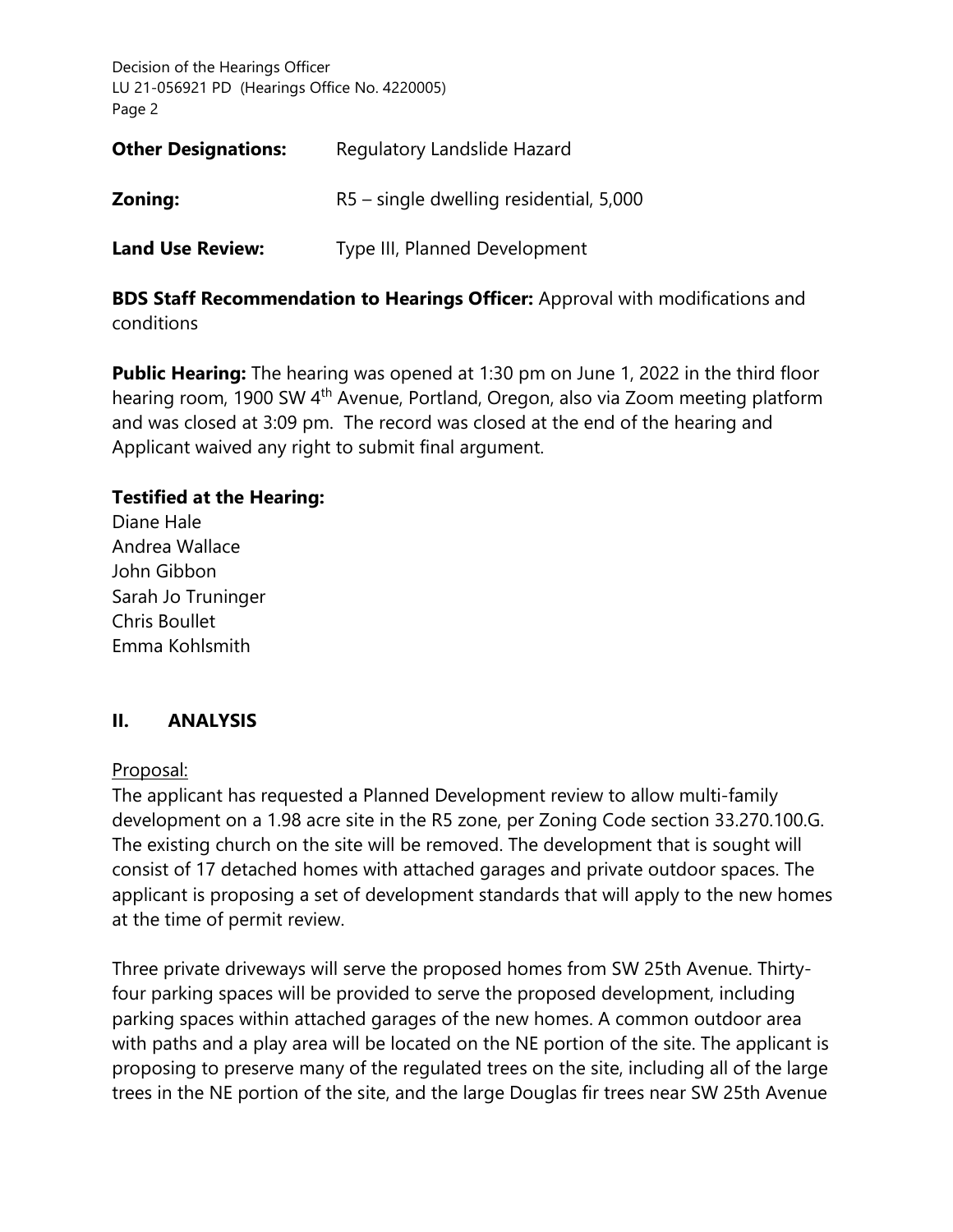at the north end of the site. Frontage improvements will be required along SW Taylors Ferry Rd, including widening the shoulder by 4 feet to accommodate bicycles, installing a 6-foot wide concrete sidewalk, and stormwater management improvements. A new sidewalk will also be required along the site's SW 25th Avenue frontage.

The applicant is requesting 7 modifications to development standards through the Planned Development Review (33.854.320). Modifications include requests to increase the proposed building coverage, allow the required outdoor area and taller fences to be located in the setback along SW Taylors Ferry Rd., alter requirements related to landscaping and parking area layouts to better preserve several trees on site, and waive two standards related to bicycle parking.

### Relevant Approval Criteria

Title 33.854.010 explains that the purpose of the Planned Development Review criteria is to "ensure that innovative and creative development is encouraged when it is well designed and integrated into the neighborhood." Title 33.854.200.C.2.a. identifies this proposal as a Type III land use case because it is a Planned Development that is not in conjunction with a land division.

Title 33.854.300 requires that all Planned Developments in all zones must meet the criteria in Section 33.854.310. The Hearings Officer finds that this matter must additionally meet the criteria in Section 33.854.320 because the proposal seeks to modify site-related development standards. Lastly, because this proposal does not seek a land division, pursuant to Title 33.854.300.C, the proposal must meet the criteria in Section 33.854.340.

## 33.854.310 Approval Criteria for Planned Developments in All Zones Title 33.854.310 states the following:

"Criteria A through E apply to proposals for additional height or FAR in the CM2, CM3, CE, and CX zones that are taking advantage of 33.270.100.I. If the Planned Development is not proposing additional height or FAR as allowed by 33.270.100.I, then only criteria E through H apply."

The Hearings Officer finds that the Applicant does not propose additional height or FAR as allowed by 33.270.100.I, therefore, only criteria E through H apply.

Title 33.854.310.E requires the Applicant's proposal to "[c]onfigure the site and development to visually integrate both the natural and built features of the site and the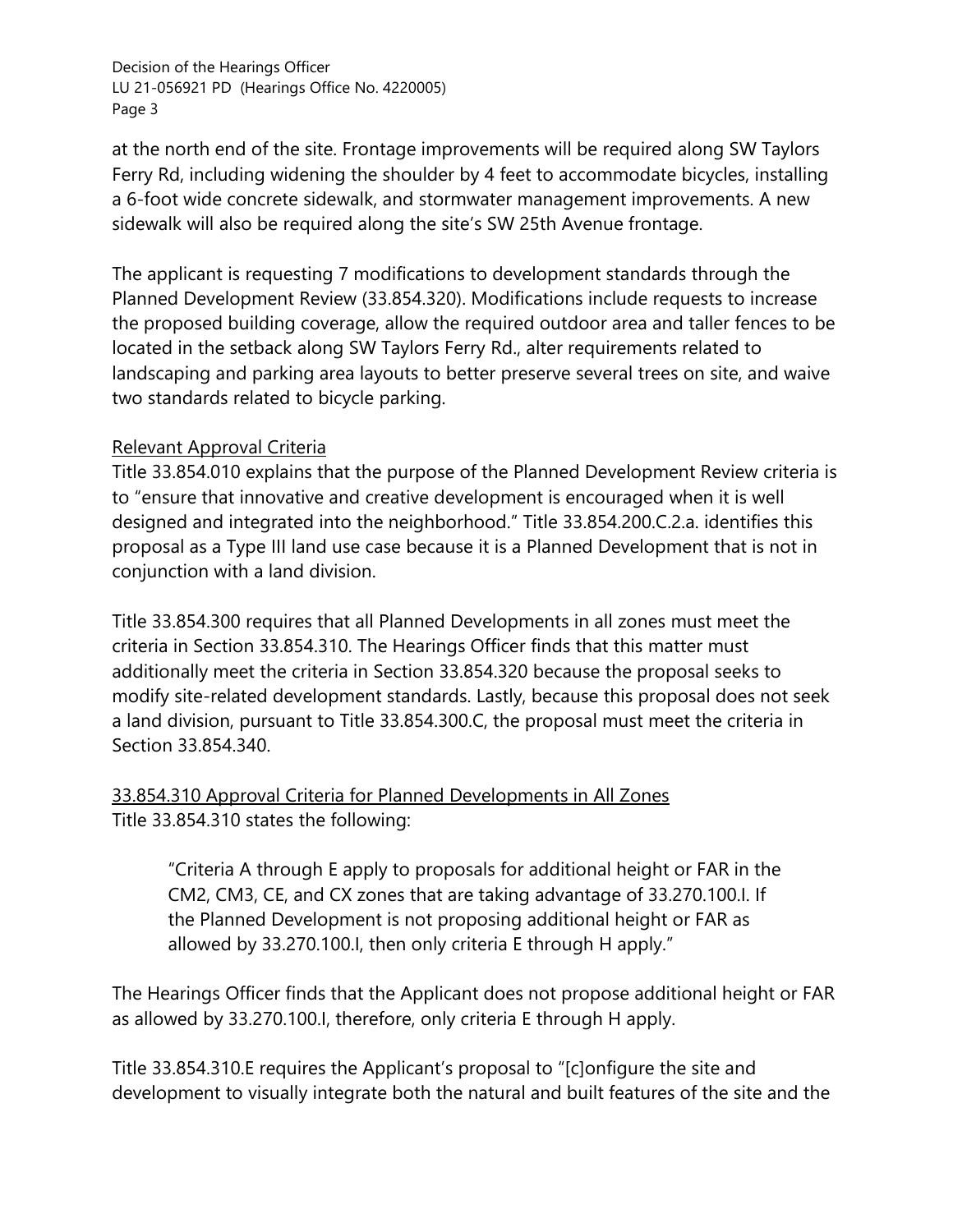natural and built features of the surrounding area." Five of the six considerations are applicable to this proposal and each of these five aspects will be considered below (Note: the site does not have any City-designated scenic resources to preserve so Title 33.854.310.E.6 is not applicable).

The Hearings Officer finds that Title 33.854.310.E.1 is met. This criterion requires "[o]rienting the site and development to the public realm, while limiting less active uses of the site such as parking and storage areas along the public realm. Public realm includes adjacent streets as well as plazas and common open areas that are accessible from the street[.]"

As explained in the Staff Report:<sup>[1](#page-3-0)</sup>

*Three shared driveways will access the site from SW 25th Avenue, as shown on Exhibit C.1. The two southern driveways will be scored concrete and will contain several tree wells, which will make the vehicle access to the site more plaza-like and calm traffic. The northern driveway will utilize the existing shared access with the property to the north, and will retain the existing asphalt surface for the easternmost 46 feet of the driveway to minimize impacts to the giant redwood tree just to the north of the driveway. The driveway will extend to the east to serve units 1 and 2 and the new portion of the driveway will be concrete. The location and orientation of the shared driveways allow views into the site toward the community outdoor space and shared patios, which increases the connection between the proposed development and public realm along SW 25th. To ensure that the driveways remain open for vehicle traffic, no parking is allowed within the shared driveways; no parking signs will be installed at the entrances of the driveways to provide clarity for future users. The area in front of the garages for units 4 and 5 is only 13*  feet deep, which is not deep enough to accommodate a typical car; to clarify that no *parking is allowed in this area, a sign will be required in this location as well.* 

*Garages will be located on the ground level of the units and will face the shared driveways rather than the public realm. Street trees along SW 25th Avenue and landscaping between the new homes and SW 25th will contribute to a more interesting and pleasant pedestrian experience along SW 25th Avenue and soften the impacts of the proposed development on the public realm.* 

*Houses will face the driveways with a minimum 15% windows and doors on the shared driveway-facing facades. To better orient toward the public realm, the facades facing SW* 

<span id="page-3-0"></span><sup>&</sup>lt;sup>1</sup> Throughout this decision the Hearings Officer borrows heavily from the case file including the exceptionally thorough Staff Report, in many instances copy/pasting the text rather than attempting to craft new language.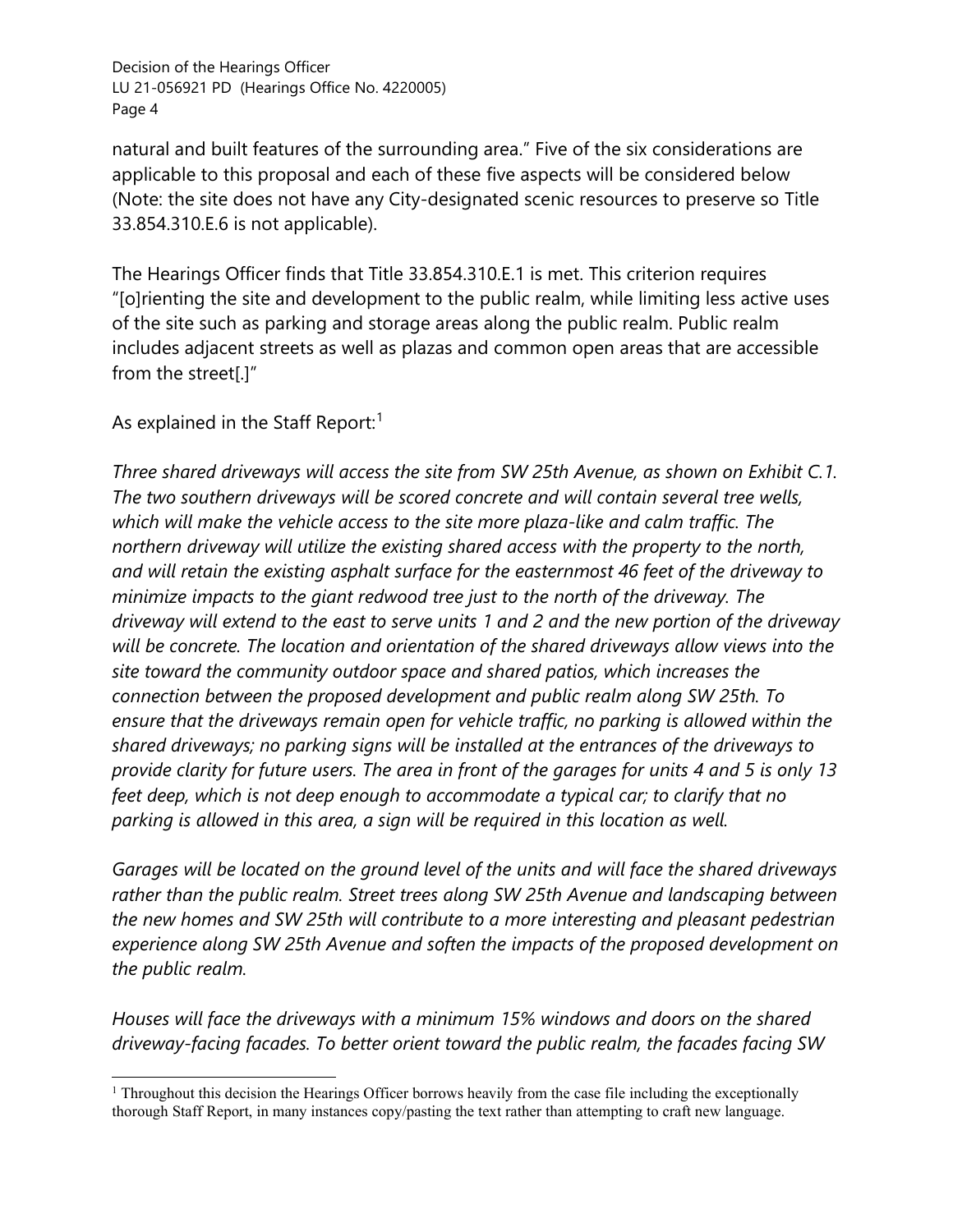*25th Ave and SW Taylors Ferry Rd will have a minimum of 17% glazing, which slightly exceeds the zoning code standard. To maximize the visual connection between the westernmost homes and SW 25th Avenue, the only fence that will be allowed in this area (west of unit 10) will be limited to 4 feet tall and will be decorative metal. A 6-foot tall cedar fence is proposed to enclose the yards along SW Taylors Ferry Road. In this location the SW Taylors Ferry Rd right-of-way is not fully improved; there is ~ 20 feet between the site's south lot line and the location of the future sidewalk. The site slopes up from the road as well; the homes will be ~5 to 7 feet above the grade of the road. While the fence will slightly diminish the connection between the public realm and the proposed homes, given the context of the site topography and distance between SW Taylors Ferry Road and the proposed homes, it would be difficult to create a strong connection between the homes and the public realm on SW Taylors Ferry Road, and allowing a 6-foot tall fence to be located in this area will ensure that the future homes have some private recreation area.* 

The Hearings Officer finds that Title 33.854.310.E.2 is met. This criterion requires "[p]reservation of natural features on the site, such as stands of trees, water features or topographical elements. As explained in the Staff Report:

*As noted below in section 33.854.340.B. Trees, and shown on Exhibit C.3, the applicant is preserving several large native trees on the site, and the preservation proposal meets Option 3 of the tree preservation standards in 33.630.100. The site has roughly 48 feet of elevation change from north to south and roughly 19 feet of elevation change from east to west, sloping downhill from the Northeast corner of the site to the Southwest corner of the site. The proposed development has been designed to minimize grading and preserve the existing topography; rather than carving large sections of the site to create terraces, the homes to the south of the shared driveways integrate into the hillside with walk-out basement levels, which also reduces the appearance of their height and limits the shading of the homes to the north. The design has implemented smaller more residential scale stormwater planters throughout the site to manage all of its stormwater on site. This approach avoids the need to construct large retaining walls associated with one larger facility.* 

The Hearings Officer finds that Title 33.854.310.E.3 is met. This criterion requires the "[i]nclusion of architectural features that complement positive characteristics of surrounding development, such as similar building scale and style, building materials, setbacks, and landscaping[.]"With the condition that the proposed homes meet the proposed development standards at the time of development (Exhibit A.8), and the site layout matches the proposed site plan and landscaping plan (Exhibit C.1 and C.6), this criterion is met.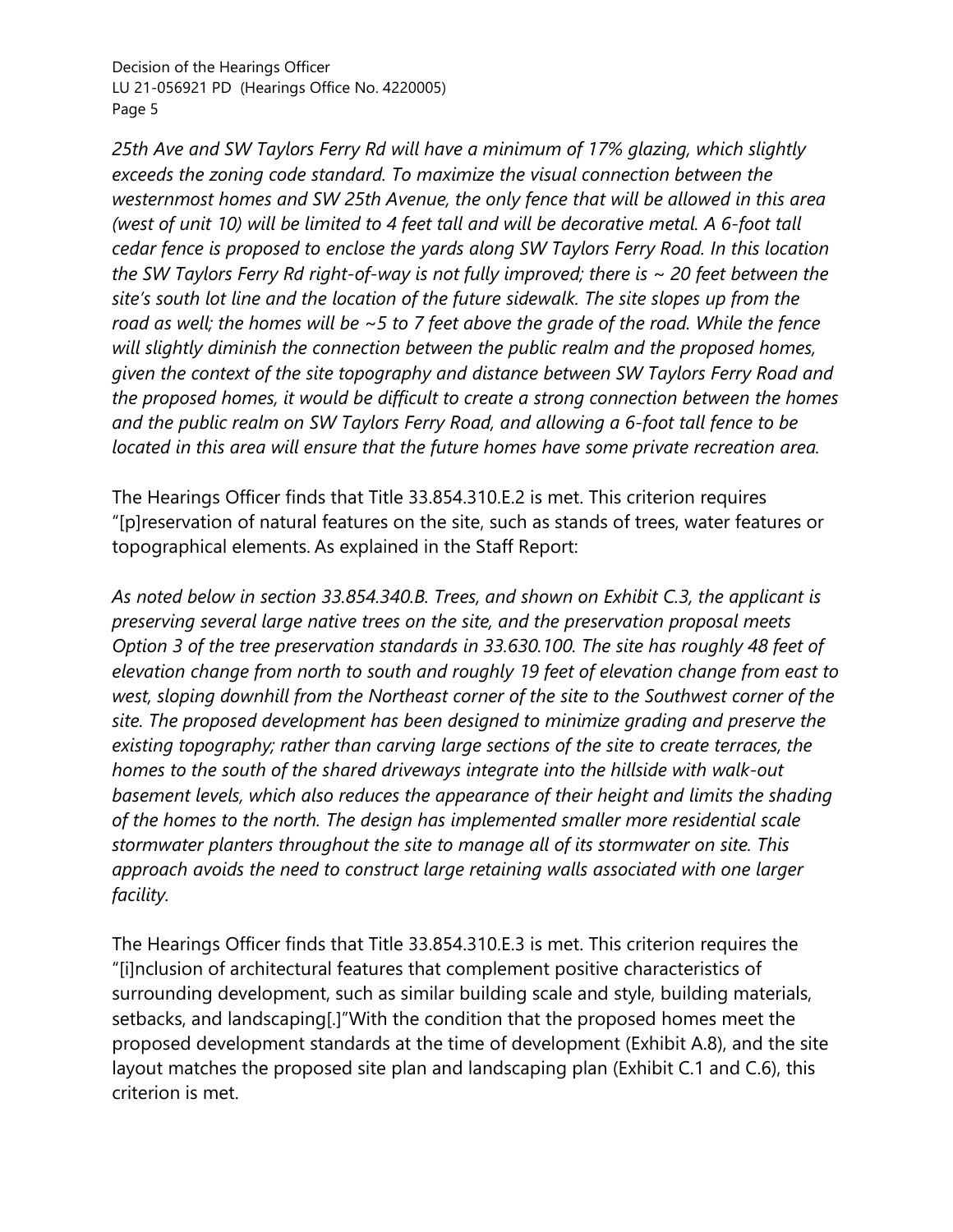*The majority of the homes in the neighborhood are 1-2 story single family homes. The proposed plans and development standards include elements that match the typical features of the surrounding development, including building scale (1 to 2 story homes, see Exhibit C.1), pitched roofs, porches, siding materials, windows, trim and eaves. Most homes in the neighborhood have attached garages, with a few lots also having enough space for additional off-street parking. Vertical windows are typical in the neighborhood. Homes in the neighborhood typically sit back from the streets with lawns and some landscaping and fencing within the setbacks. The development is clustered closer together to allow several large trees to be preserved on the site. The clustering also facilitates the provision of larger, more usable community outdoor spaces to serve the proposed development and buffer the new development from the surrounding single-family homes to the north and east of the site. The development, as viewed from SW 25th, has a similar scale with four homes along the site's frontage, similar to the west side of SW 25th Avenue.* 

The Hearings Officer finds that Title 33.854.310.E.4 is met. This criterion requires "[m]itigation of differences in appearance through means such as setbacks, screening, landscaping, and other design features[.]"

*The primary difference between this proposal and surrounding development is the scale of the proposed development. The homes have slightly smaller setbacks between structures than would otherwise be required. In this case the development is clustered closer together to allow several large trees to be preserved on the site. The clustering also facilitates the provision of larger, more usable community outdoor spaces to serve the proposed development and buffer the new development from the surrounding single dwelling development to the north and east of the site.* 

*The proposed development is meeting all zoning code setbacks from lot lines, and as noted previously, a large open area (>10k sq feet) in the NE part of the site, and large setbacks along the eastern lot line (20 to 40 feet), will help buffer adjacent residential properties to the north and east from the proposed development. Large trees will be preserved in these areas to further screen and soften the impacts of the proposed development. Several trees are also being preserved on the site near SW 25th Avenue, which will help screen and buffer the impacts of the new development from the west. Additional street trees, and on-site landscaping including trees, shrubs and groundcover plants, will be installed along the frontages of the site and between the streets and the proposed homes. The proposed homes include architectural features seen in surrounding development, which will help the new homes blend into the surrounding neighborhood.*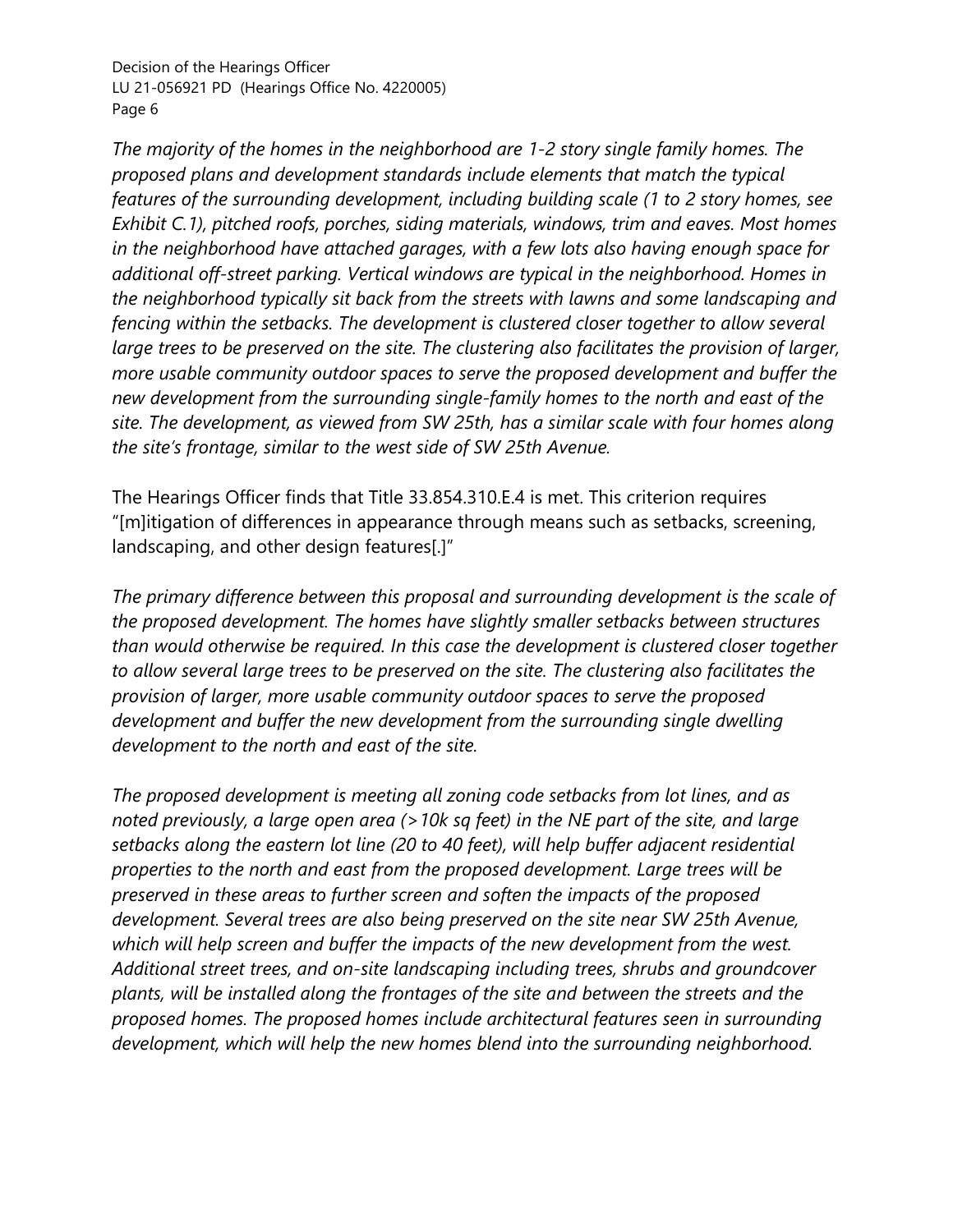The Hearings Officer finds that Title 33.854.310.E.5 is met. This criterion requires the proposal to minimize "potential negative effects on surrounding residential uses[.]"

*Potential negative impacts of the proposed development are increased traffic, noise and light, and loss of privacy. A transportation impact analysis was developed to identify potential traffic impacts (Exhibit A.10). Traffic counts for the proposed detached multidwelling development are typical of single-family houses and will have minimal impacts to three roadways near the site. No significant trends or crash patterns indicative of safety concerns were identified at any study intersections. Neighboring properties expressed concern about the inadequacy of SW 25th to provide parking for the site and the general pedestrian safety in the vicinity, as the roads in this area of Portland generally lack sidewalks and pedestrian facilities. The proposed on-site parking exceeds zoning code requirements and the anticipated demand on the site. The proposed homes will access the site through three shared driveways, limiting the amount of back-up traffic onto SW 25th as would be typical if the garages and homes oriented toward the street. Additional*  landscaping and screening will be provided to minimize the visual impact of the parking *areas, yards, and non-active uses. New sidewalks will be installed along the site's frontage on both SW 25th Ave and SW Taylors Ferry Road.*

*This proposal orients the homes to the west side of the property to preserve as many existing trees as possible in the eastern portion of the site. This also creates a natural buffer of green space along the eastern property buffering the proposed development from the properties to the east. The proposed homes are also screened from adjacent properties by new landscaping, existing landscaping, site retaining walls, and new fencing. These features will also help protect privacy for adjacent homes.* 

*Noise levels from this proposal will be comparable to other single-family uses typical in the area and therefore compatible with the existing single-family development near the site. Shared outdoor areas are provided in 3 general ways, private outdoor spaces at the individual home, shared common patios centrally located and buffered by site retaining walls, and a nature trail and nature play area located in NE and east part of the site. All of the shared common spaces are buffered by retaining walls or vegetation to lessen any noise impacts to the adjacent properties.*

*New site lighting will be provided at a pedestrian scale (20' poles with downlights that meet dark sky requirements) along the shared driveways. Each home will also have a porch light located at the front and the private patio of the home. These lights will be typical of single-family developments and will be buffered from the properties to the east and north by a vegetation buffer and retaining walls. These lights may be more visible*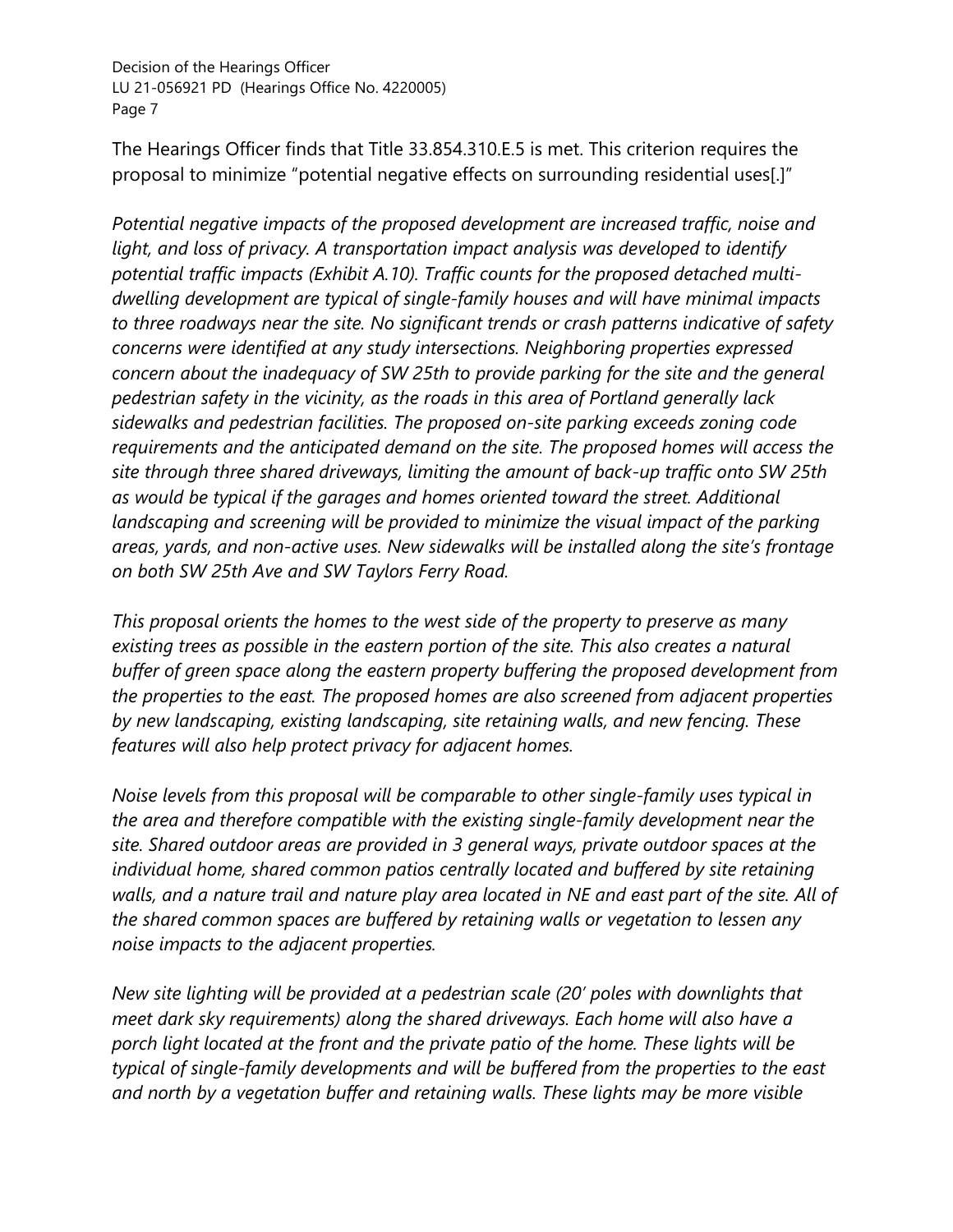*from SW 25th where there are existing street lights and the shared woonerf driveways connect at the street but will further the connection of the public realm and provide safe lighting levels at night for vehicles and pedestrians alike.*

Title 33.854.310.F applies to sites zoned RF through R2.5 and it requires the following:

"1. Where proposed development includes attached houses, duplexes, triplexes, fourplexes, multi-dwelling structures, or multi-dwelling development, adequate open area to accommodate the proposed development must be provided. Open area does not include vehicle areas.

2. Where multi-dwelling development with detached single dwelling units is proposed, 50 percent of the total number of dwelling units on the site must be oriented around a common outdoor area."

The Staff Report reasons that "[t]he proposal is for multi-dwelling development; therefore, criterion F does not apply." The site is zoned R5 which appears to be between RF and R2.5 zones. Title 33.110.020 provides the following list of zones RF through R2.5.

| <b>Full Name</b>               | <b>Short Name/Map Symbol</b> |
|--------------------------------|------------------------------|
| <b>Residential Farm/Forest</b> | <b>RF</b>                    |
| Residential 20,000             | <b>R20</b>                   |
| Residential 10,000             | <b>R10</b>                   |
| Residential 7,000              | R7                           |
| <b>Residential 5,000</b>       | R <sub>5</sub>               |
| <b>Residential 2,500</b>       | <b>R2.5</b>                  |

The Hearings Officer finds that Title 33.854.310.F does apply to this proposal. The Staff Report also does not contain any reference to, or explanation of, Title 33.854.310.G and H. Those provisions are set forth below in their entirety:

"G. Accessible connections. Provide one or more accessible routes that connect all buildings on the site to adjacent streets, common open areas, and parking areas. Use landscaping and site furnishings to ensure the accessible route provides a pleasant user experience.

H. Garbage and recycling areas. Garbage and recycling collection areas must be adequate in size to accommodate the proposed development, designed to encourage recycling, and located to facilitate pick-up service. Screening and buffering of garbage and recycling areas must be provided to maintain a clean and attractive development"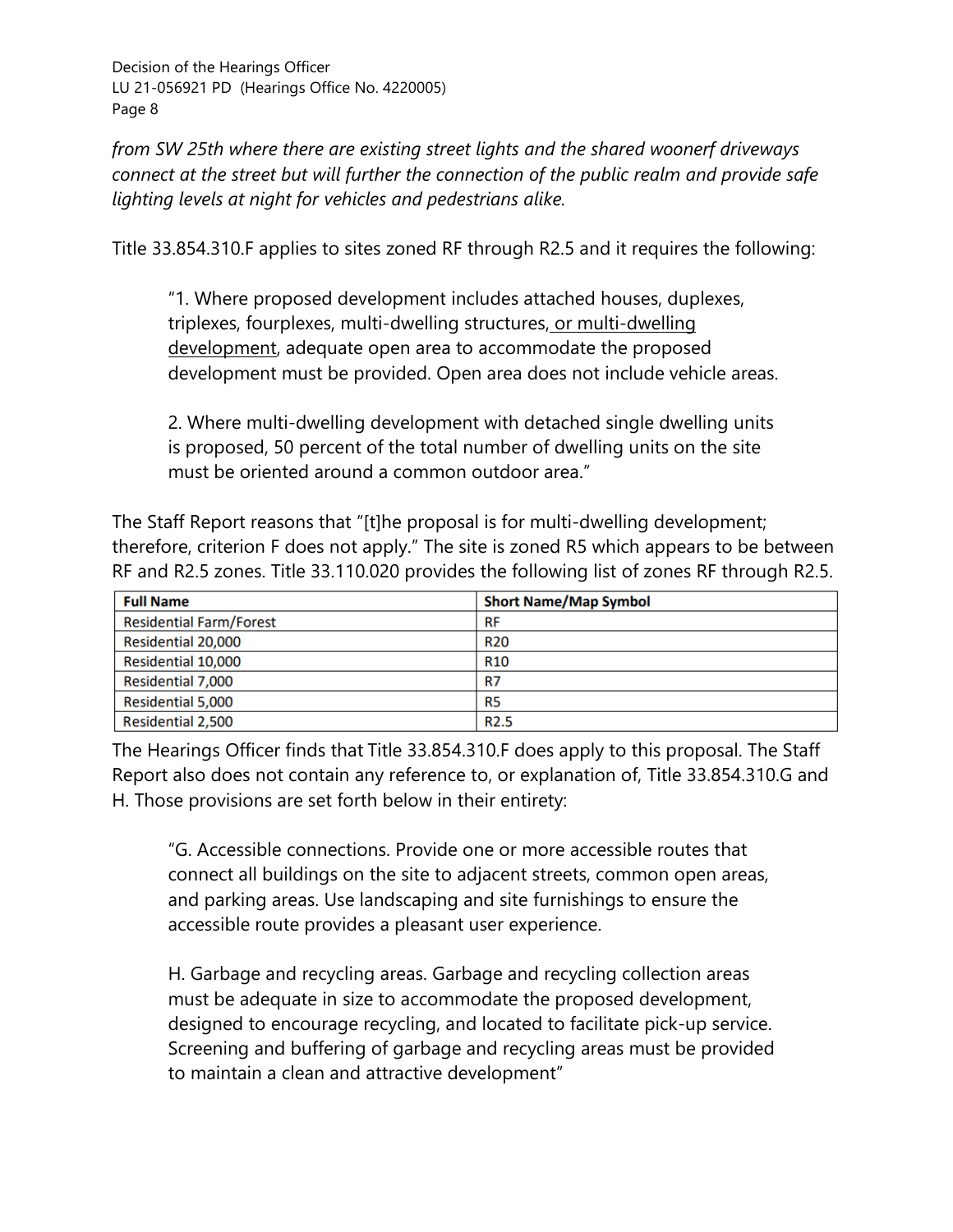The Hearings Officer reasons that, to the extent these provisions apply and were not addressed by anyone in opposition to the proposal, in an abundance of caution the Hearings Officer will include an 8<sup>th</sup> modification to waive any requirements of Title 33.854.310.F and G and H.

## Title 33.854.320 Modifications

Applicant seeks seven site-related development standard modifications. Title 33.854.320 states the following:

"The following criteria apply to modifications of site-related development standards, including parking standards. These modifications are done as part of a Planned Development review and do not have to go through the adjustment process. Modifications to development standards for which adjustments are prohibited may not be considered. The modification will be approved if the following approval criteria are met:

- A. Better meets approval criteria. The resulting development will better meet the applicable approval criteria of Section 33.854.310; and
- B. Purpose of the standard. On balance, the proposal will be consistent with the purpose of the standards for which a modification is requested."

Applicant seeks modifications of development standards including requests to increase the proposed building coverage, allow the required outdoor area and taller fences to be located in the setback along SW Taylors Ferry Rd., alter requirements related to landscaping and parking area layouts to better preserve several trees on site, and waive two standards related to bicycle parking. Unless specifically required in the approval criteria, this proposal does not have to meet the development standards in order to be approved during this review process. The plans submitted for a building or zoning permit must demonstrate that all development standards of Title 11 can be met, and those of Title 33 can be met, or have received an Adjustment or Modification. The siterelated development standards of Title 33.110.200 through 33.110.295 apply.

The Staff Report reasons that "[g]ranting these modifications contributes to the overall site design flexibility that is inherent to a Planned Development review and will contribute toward meeting the Planned Development approval criteria by giving the development more of a single dwelling appearance, thereby mitigating differences between the proposed multi-dwelling development and nearby single dwelling homes." The Hearings Officer finds that the resulting development will better meet the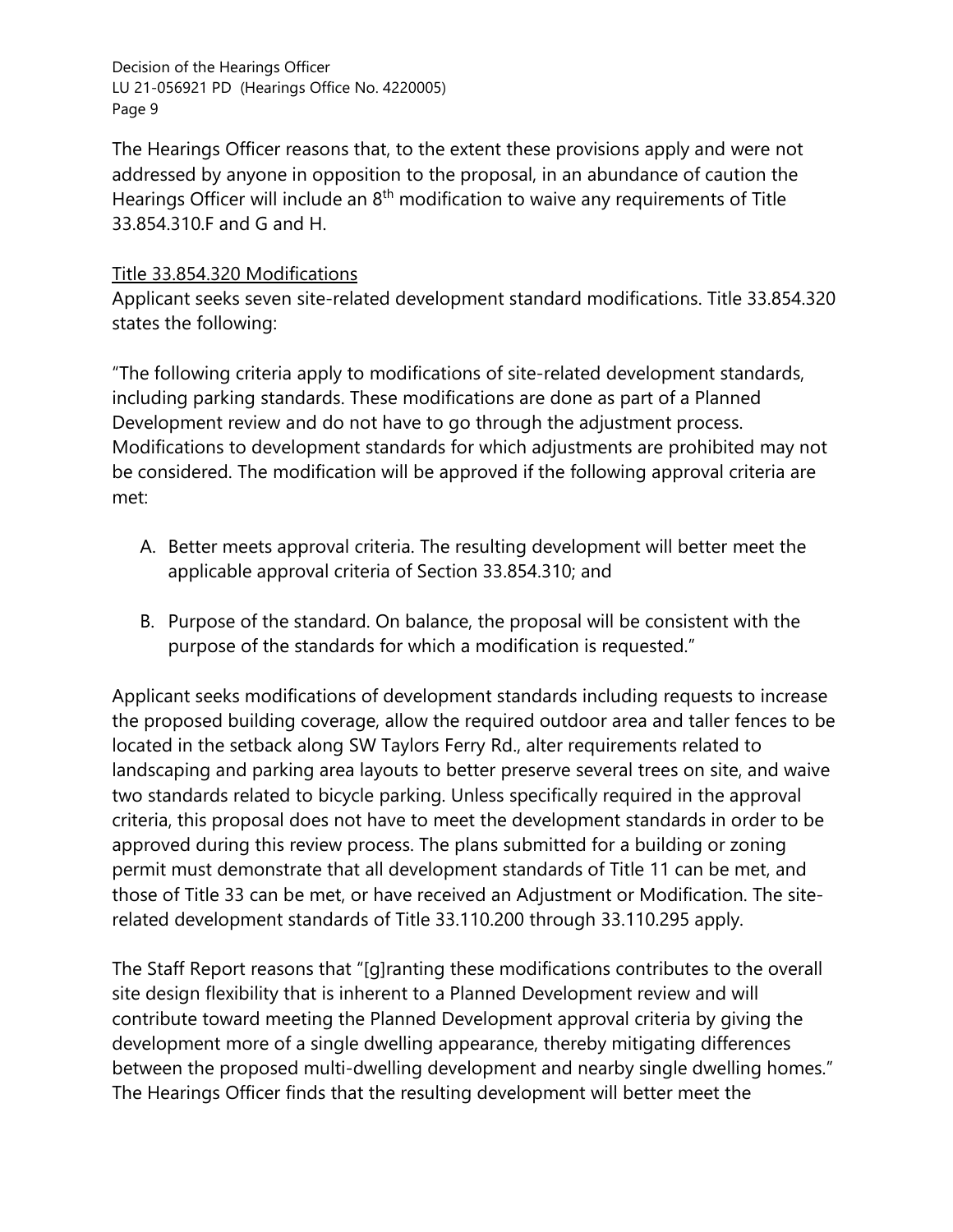applicable approval criteria of Title 33.854.310. Additionally, the Hearings Officer finds that, on balance, the proposal is consistent with the purpose of the standards sought to be modified.

## **Modification 1**

The applicant is requesting a modification to exceed the building coverage limits for the site. Title 33.110.225 governs building coverage. The stated purpose is set forth below in its entirety:

"The building coverage standards limit the footprint of buildings and work together with the height, setback, and floor area ratio standards to control the overall bulk of structures. They are intended to ensure that taller buildings will not have such a large footprint that their total bulk will overwhelm adjacent houses. Additionally, the standards help define the character of the different zones by limiting the amount of buildings allowed on a site."

*The primary reason for exceeding the maximum building coverage standards on this site is related to the existing lot size, not the density or "bulk" of the proposed development, because the building coverage standards help define the character of single-dwelling zones by decreasing relative building coverage as lot sizes increase. For example, the building coverage limit for a 5,000 sq. ft. parcel in the R5 zone is 45%, whereas the limit for a 7,000 sq. ft. parcel is 36.4%. On this site the allowed building coverage is 9,361 square feet, or 11% of the site area. Exhibit C.1 shows the proposed development footprints for the site, which will not change at the time of permit; the proposed building coverage is 29.4% (25,000 sq feet of buildings; site area after dedication is 84,816 sq feet). Therefore, the proposed building coverage is generally consistent with expected building coverage limits in the R5 and R7 zones for the site as a whole.* 

*The proposed number of homes meets the maximum density for the site (17 units). The lot could arguably be divided into 15 lots for single family development (a new street would be required which reduces maximum density to 15 lots), and if divided equally, each lot could hypothetically be 4,650 sq feet after a reasonable amount of site area is removed for a new street. This would result in 2,118 sq feet of allowed building coverage per lot, with a total limit of 31,770 sq feet of buildings on the site total. The proposed building coverage is well below this amount.* 

*The proposed buildings will meet or be below the standard height limit of the R5 zone (30*  feet). The proposed development is also generally consistent with the character of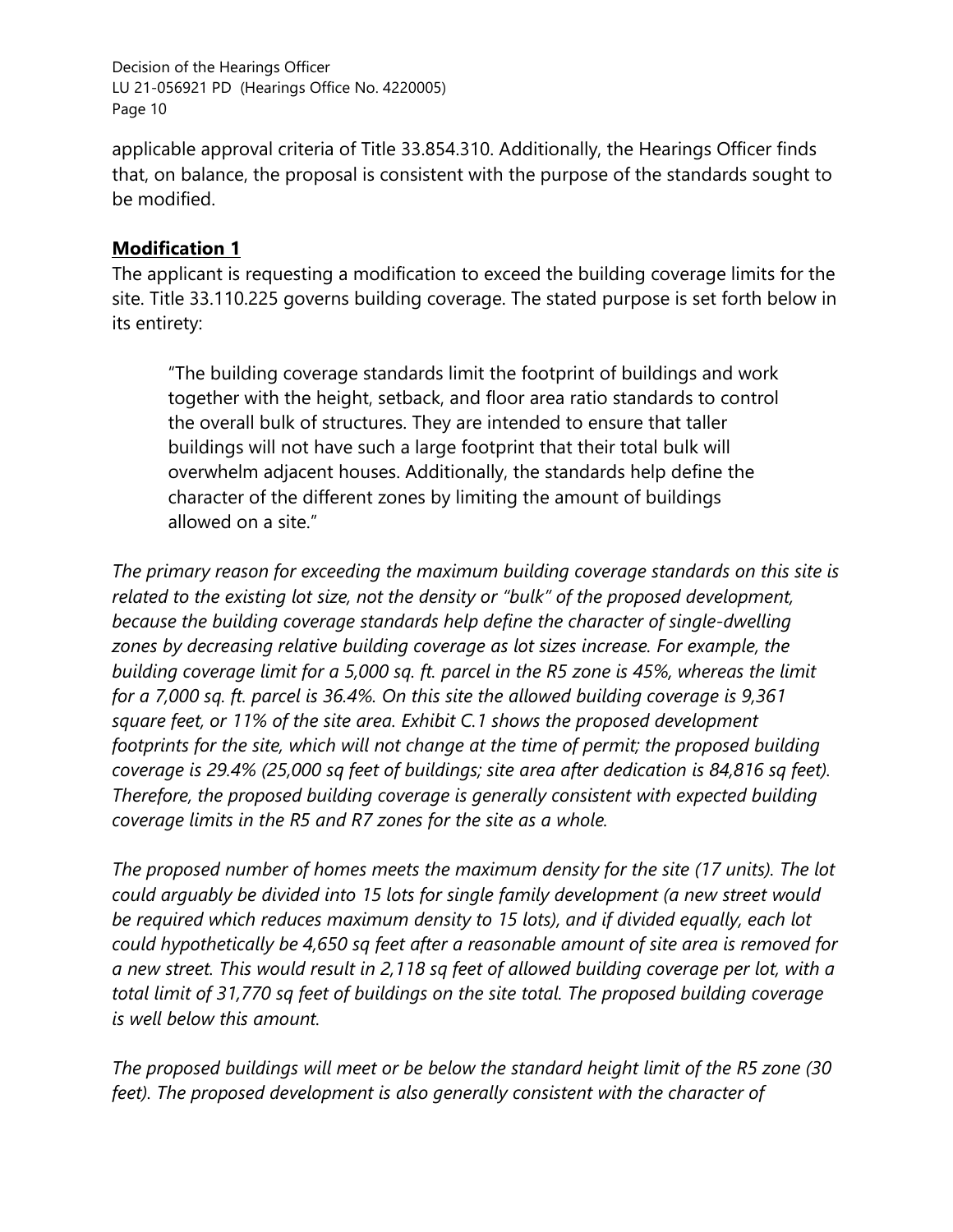*neighboring single-family houses in the vicinity, as described above in the findings addressing 33.854.310. The proposed setbacks from the lot boundaries exceed the code standards in most locations; a large open area (10k sq feet) in the NE part of the site, and large setbacks along the eastern lot line (20 to 40 feet), will help buffer adjacent residential properties to the north and east from the proposed development.* 

*The proposed modification to building coverage will result in development that better meets the Approval Criteria for Planned Developments (33.665.310) as the proposed units will present less building coverage than could be allowed on an accumulation of lots that could be created through a land division. In addition, the proposed modification is, on balance, consistent with the purpose of building coverage standards because the proposed height fits the character of the zone, the setbacks exceed zoning code standards in most locations, and in general the proposed development is in scale with typical development of the R5 zone.*

## **Modifications 2 and 3**

The applicant is requesting a modification to allow the required outdoor area for units 14 to 17 and a 6-foot tall fence to be located within the front setback of the lot, which is the first 10 feet of the site abutting SW Taylors Ferry Road.

The purpose of Title 33.110.240's required outdoor area is set forth as follows:

"The required outdoor areas standards ensure opportunities in the singledwelling zones for outdoor relaxation or recreation. The standards work with the maximum building coverage standards to ensure that some of the land not covered by buildings is of an adequate size and shape to be usable for outdoor recreation or relaxation. The location requirements provide options for private or semiprivate areas. The requirement of a required outdoor area serves in lieu of a large rear setback requirement and is an important aspect in addressing the livability of a residential structure."

The purpose of Title 33.110.275 guidance on fences is set forth as follows:

"The fence standards promote the positive benefits of fences without negatively impacting the community or endangering public or vehicle safety. Fences can create a sense of privacy, protect children and pets, provide separation from busy streets, and enhance the appearance of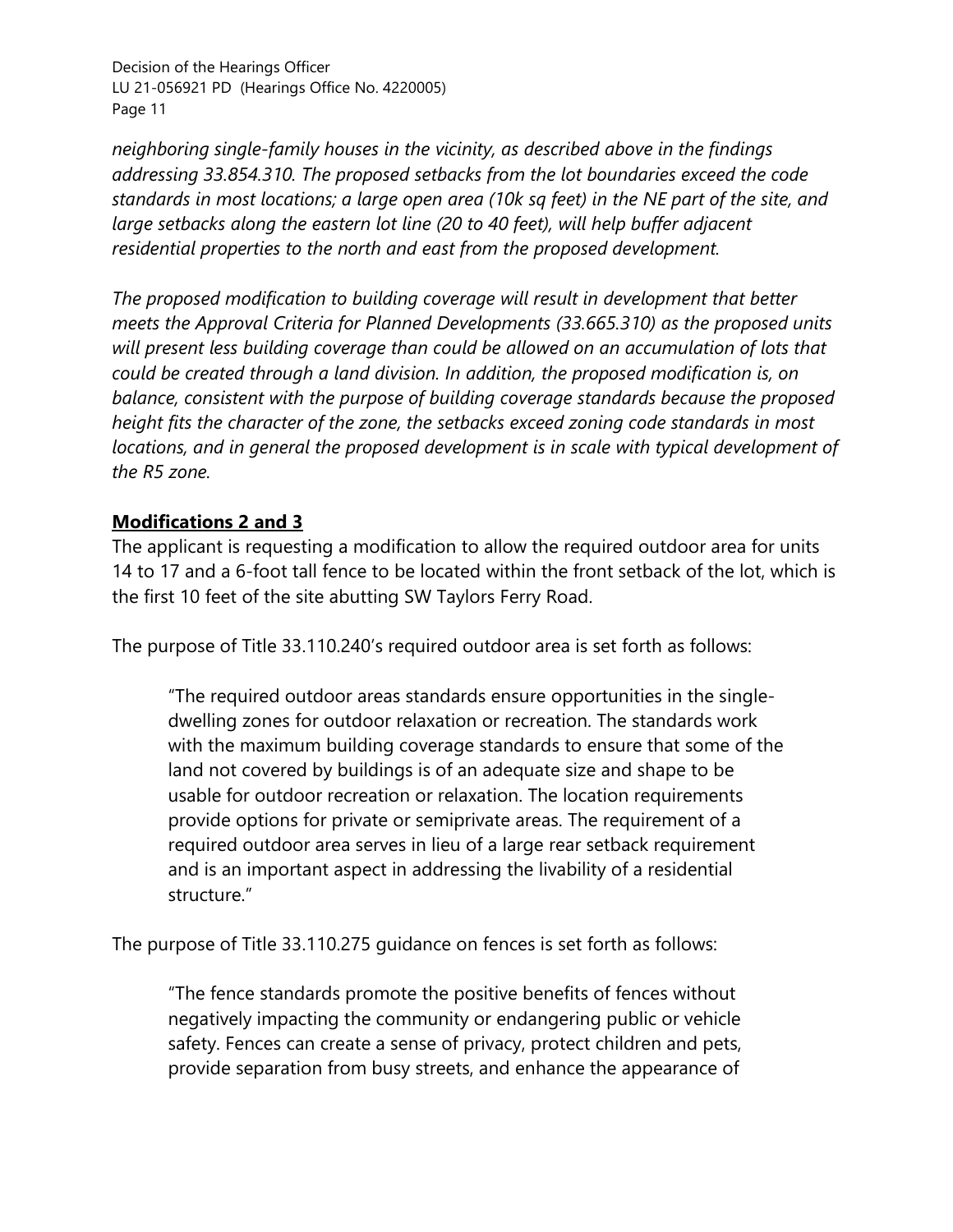property by providing attractive landscape materials. The negative effects of fences can include the creation of street walls that inhibit police and community surveillance, decrease the sense of community, hinder emergency access, hinder the safe movement of pedestrians and vehicles, and create an unattractive appearance. These standards are intended to promote the positive aspects of fences and to limit the negative ones."

*Units 14 to 17 are located on the south side of the lot adjacent to SW Taylors Ferry Road. As described above in the findings addressing 33.854.310.E.1, while the front lot line for the property abuts SW Taylors Ferry Rd, due to the existing site conditions, slope, and distance from the property line to the developed portion of SW Taylors Ferry Rd, this site frontage is relatively disconnected from the street. These homes orient instead towards the shared driveway (main entrances face the shared driveway), and their rear covered porches overlook SW Taylors Ferry Rd, effectively making this part of the site function more as a back yard than a front yard for the individual homes. In addition to the private outdoor spaces provided for each home, the proposal is also providing ~21,000 sf of nature trail and outdoor common area to serve the development, and over 500 sf of common patio space at the east end of the 2 central woonerf streets.*

*In order to provide private outdoor area and additional security for the homes, the applicant is requesting to enclose the yards south of units 14 to 17 with a 6-foot-tall fence. The zoning code requires fences to be limited to 3.5 feet tall within the front setback. As noted previously, these yard areas do not function like typical front yards. The distance between the future sidewalk on Taylors Ferry Rd and the proposed fence ranges from ~18 feet at the closest point near unit 14, and ~30 feet in adjacent to units 16 and 17, so there will effectively still be a large "setback" between the public realm and the fence. The applicant proposes a wood fence with the "good" side facing SW Taylors Ferry Rd, which will help ensure that the fence has an attractive appearance.* 

*As described above, the proposal will be consistent with the purpose statements of both standards. Granting the modifications will contribute toward meeting the Planned Development approval criteria by allowing a more flexible site design that will accommodate preservation of several large trees along the north and east portions of the site, and also allows the proposal to provide more usable large open spaces to serve the future residents.*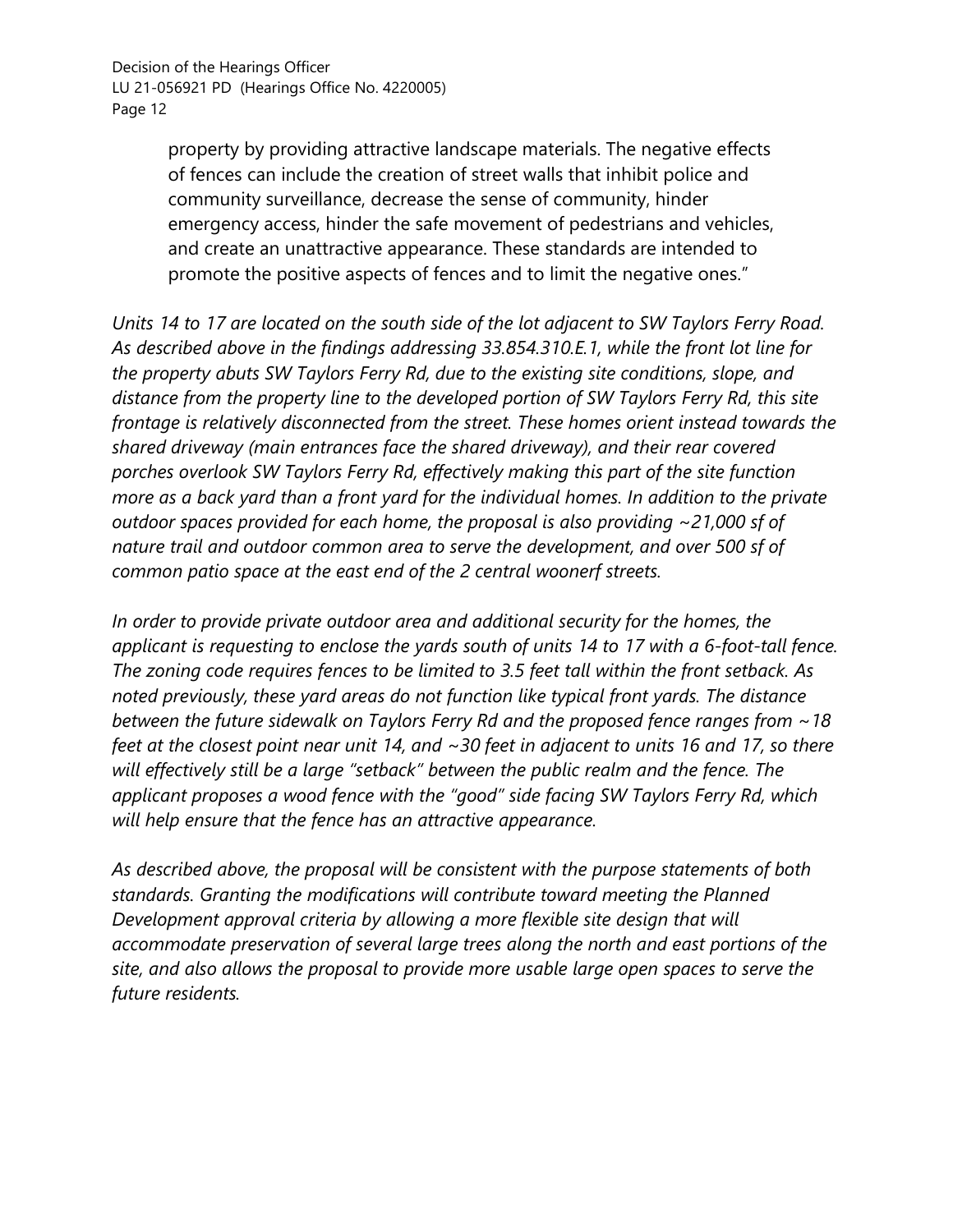## **Modifications 4 and 5**

The applicant is requesting a modification to the parking area layout standards and perimeter landscaping requirement for driveways in 33.266.130.F and G. Title 33.260.110 explains the purpose of the parking area layout standards as follows:

"The parking area layout standards are intended to promote safe circulation within the parking area, provide for the effective management of stormwater runoff from vehicle areas, and provide for convenient entry and exit of vehicles. The setback and landscaping standards:

- Improve and soften the appearance of parking areas;
- Reduce the visual impact of parking areas from sidewalks, streets, and especially from adjacent residential zones;
- Provide flexibility to reduce the visual impacts of small residential parking lots;
- Direct traffic in parking areas;
- Shade and cool parking areas;
- Reduce the amount and rate of stormwater runoff from vehicle areas;
- Reduce pollution and temperature of stormwater runoff from vehicle areas; and
- Decrease airborne and waterborne pollution"

*The layout standard requires a 20-ft drive aisle (driveway) for multi-dwelling development when 2-way traffic is needed. For the northern driveway serving buildings 1 and 2, the applicant is proposing a variable-width driveway that is ~11 feet at the west lot line, expanding to ~12.5 feet wide for the remainder of the driveway. The landscaping standard requires 5 feet of L3 landscaping along the north lot line to screen the northern driveway from the abutting property to the north. The applicant is requesting to waive the standard for the western ~75 feet of the driveway (groundcover plants will still be installed). The driveway is ~135 feet long. The applicant is also requesting to vary the standard in the areas east of the other two shared driveways where the L3 plantings are required, to not require trees as part of the required plantings. A 74-inch diameter Giant Sequoia tree is located on the neighboring property to the north, ~ 6 feet north of the shared lot line and ~40 east of SW 25th Avenue (see Exhibit C.7). Two large Douglas Fir trees are located on the subject site near SW 25th Avenue, ~35 feet south of the north lot line. An existing shared driveway serves this property and the property to the north and is located between these trees. In order to better protect the trees and minimize access disruptions for the neighbor to the north, the applicant is proposing to retain the existing shared driveway, and extend it to the east to serve units 1 and 2.* 

*The parking area layout standards are intended to ensure that driveways accommodate safe circulation, convenient entry and exit, and allow for stormwater management.*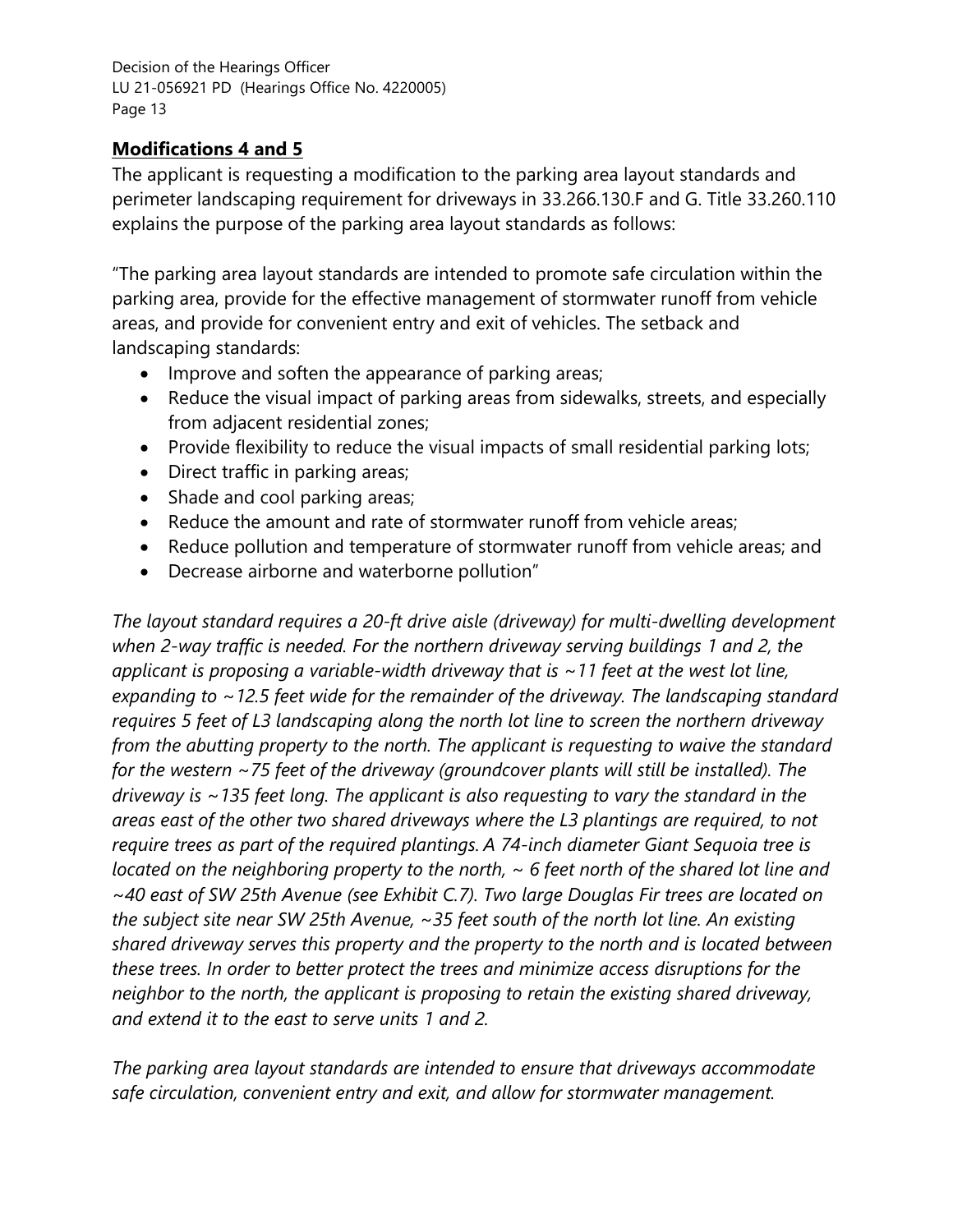*Requiring the driveway be expanded to 20 feet would certainly disturb the existing trees in the vicinity and could lead to the removal of one or more of the trees. The driveway will serve 2 units, which will generate a very low volume of traffic that can function adequately without 2-way movement. The driveway is fairly straight and perpendicular to SW 25th Avenue, which will allow drivers to see if cars are entering and exiting the site and make adjustments to allow them to pass, in the few instances where conflicts could occur. Stormwater from the driveway will drain to an inlet on the south side of the driveway and flow through pipes to a stormwater planter located west of unit 1. BES and PBOT have reviewed the proposal and have no concerns.* 

*The landscaping standard requires that the 5-foot setback area be landscaped to the L3 standard, which requires evergreen high shrubs to form a continuous screen 6 feet high, one tree for every 30 linear feet of required landscaped area, and groundcover plants. The existing Giant Sequoia tree located ~6 feet north of the shared lot line is in good condition (see Exhibit A.7) and provides significant tree canopy for the neighborhood. Requiring trees and tall shrubs to be planted within the inner root protection zone of this tree could damage the root system of the tree. There is an existing tall bamboo hedge east of the tree on the neighboring property to the north, which will continue to provide screening and privacy between the two properties in this area. The applicant will plant groundcover plants in this area, which will help with erosion control and stormwater runoff, and beautify and soften the visual impacts of the vehicle area. The full requirements of the standard will be met for the eastern 60 feet of the new/extended driveway, as shown on the landscape plan (Exhibit C.6).* 

*The L3 requirements for the areas at the east end of the other shared driveways will be modified to not require trees as part of plantings, for the same reason as described above (Exhibit C.6). There are several trees to be preserved on the site that could be damaged with the disturbance of planting the required trees, and these existing trees screen and buffer the driveways from the adjacent residential areas to the east.* 

*Granting the modifications will contribute toward meeting the Planned Development approval criteria by allowing a more flexible site design that will accommodate preservation of 2 significant on-site trees and better protect the off-site Giant Sequoia tree to the north. The northern driveway will serve the proposed development (2 homes) adequately and the full landscaping requirements will be installed in the eastern 60 feet of the proposed northern driveway, and the existing vegetation on the neighboring property to the north and east will continue to provide screening from the proposed vehicle areas on the subject site. The proposal is consistent with the intent of the purpose of the parking layout and landscaping standards.*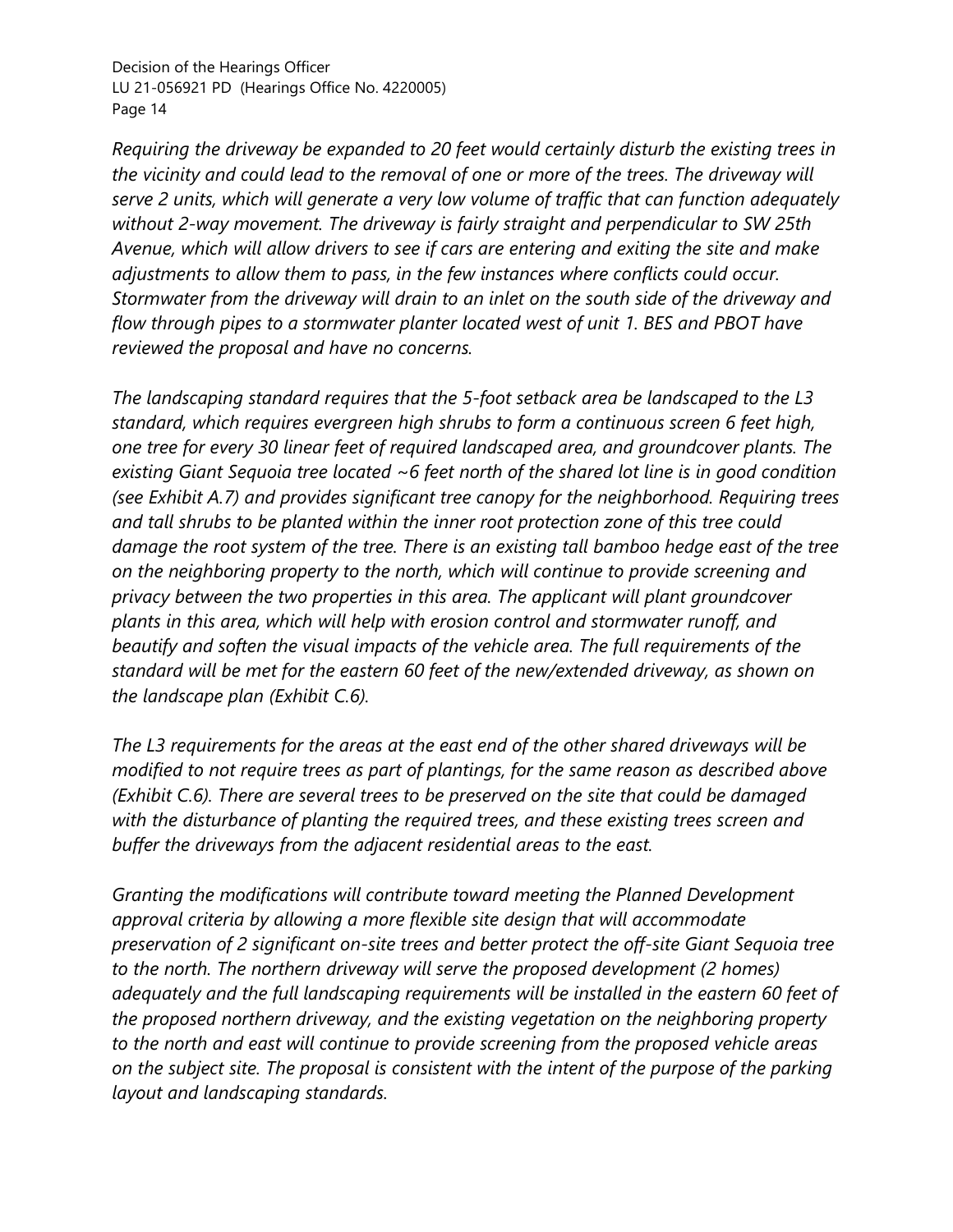## **Modifications 6 and 7**

Applicant requests the following modifications to the bicycle parking development standards: (1) Waive the requirement for signage at the main entrance of each dwelling unit indicating the location of bicycle parking within the unit (33.266.210.C.5); and (2) Allow long-term bicycle parking spaces to be located within the garage of each unit, rather than a dedicated bike parking room within each unit (33.266.210.D.2.a.1).

Title 33.266.210 provides the purpose of these provisions:

"These standards ensure that required bicycle parking is designed so people of all ages and abilities can access the bicycle parking and securely lock their bicycle without undue inconvenience. Bicycle parking is in areas that are reasonably safeguarded from theft and accidental damage. The standards allow for a variety of bicycle types, including but not limited to standard bicycles, tricycles, hand cycles, tandems, electric motor assisted cycles and cargo bicycles. Long-term bicycle parking is in secure, weather protected facilities and is intended for building and site occupants, and others who need bicycle parking for several hours or longer. Short-term bicycle parking is located in publicly accessible, highly visible locations that serve the main entrance of a building. Short-term bicycle parking is visible to pedestrians and bicyclists on the street and is intended for building and site visitors."

*Broadly, the purpose of the bicycle parking development standards is to provide a clearlydefined, secure and sheltered location for residents of all ages and abilities to park a variety of types of bicycles. The standards apply to Household Living uses with 5 or more units. The proposed development is subject to these standards because the specific housing type proposed by the applicant is multi-dwelling development, and more than 5 units will be located on the site. However, the proposed development has been designed and will function more like typical, detached single-family homes, which would not be subject to these standards. The requested modifications alter or waive standards that are directly related to typical apartment-style communities, such as the requirement to have a permanent sign at the main entrance of the dwelling unit noting where the bicycle parking is located (33.266.210.C.5).*

*Each unit will have a private garage attached to the dwelling unit, and at least one rack will be installed in each garage. By providing bicycle parking in individual garages, the requested modifications will be consistent with the purpose of bicycle parking standards because:*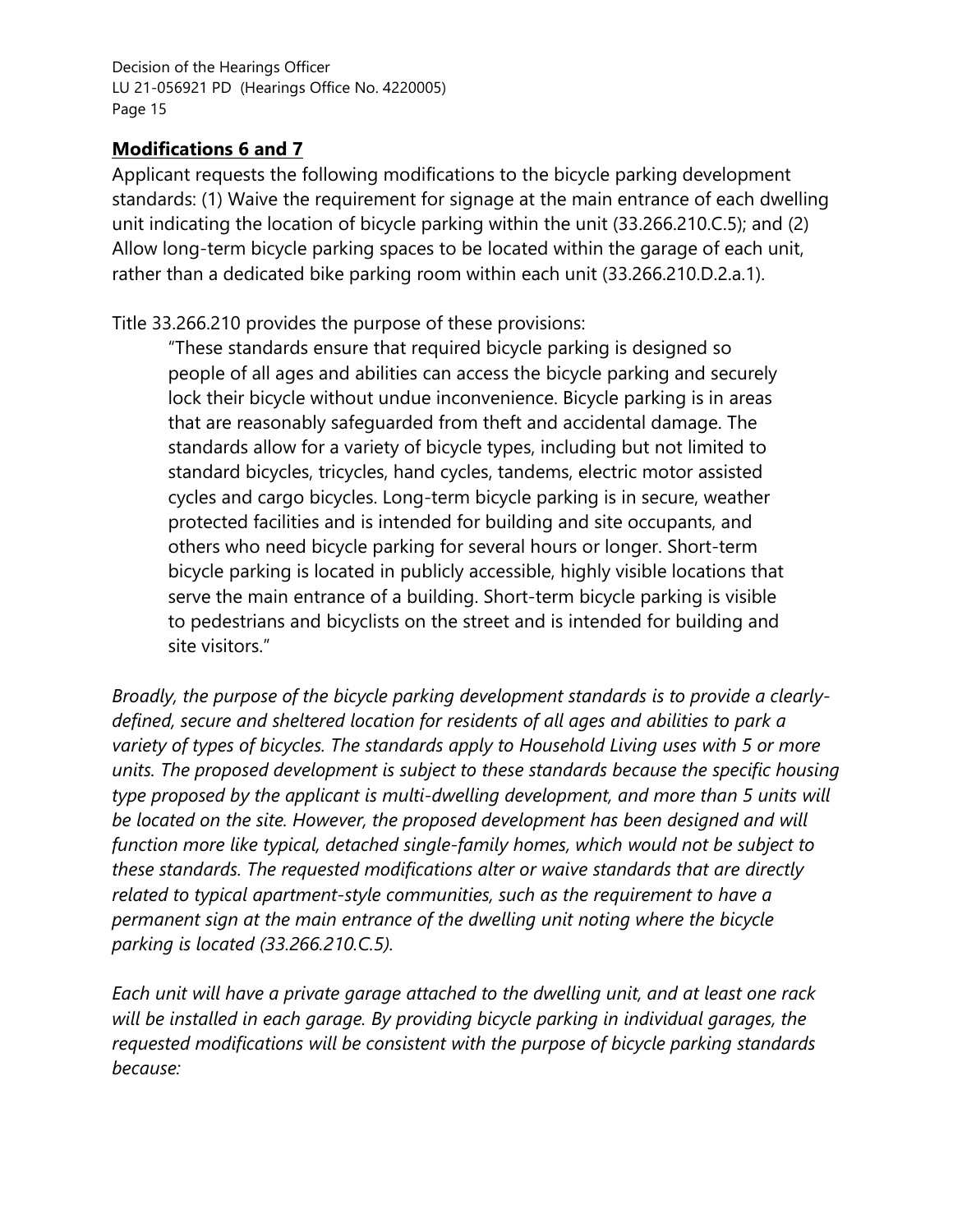*• All spaces will be easily accessible for residents because they will be located within the ground floor garage areas of each unit. The customizable nature of each unit and the bicycle parking spaces will allow people of all ages and abilities to access the proposed bicycle parking.* 

*• The long-term bicycle parking is proposed in a secure, lockable garage, and weather protected. Providing the parking in individual unit's garages will prevent theft and accidental damage that may occur from other site users or weather events.* 

*• Future owners can design their personal long-term bicycle parking areas within the garages to serve a variety of bike types, including cargo bikes and electric bikes.* 

*The proposed bicycle parking racks within the garages will meet the dimensional requirements of the zoning code, and as noted above, will meet the security and locational intent of the standards. Granting these modifications contributes to the overall site design flexibility that is inherent to a Planned Development review and will contribute toward meeting the Planned Development approval criteria by giving the development more of a single dwelling appearance, thereby mitigating differences between the proposed multidwelling development and nearby single-dwelling homes.* 

## **Modification 8**

The Hearings Officer waives any requirements of Title 33.854.310.F and G and H as either inapplicable or unnecessary because the resulting development will better meet the applicable approval criteria of Section 33.854.310 and, on balance, the proposal will be consistent with the purpose of the standards waived by the Hearings Officer.

## Title 33.854.340 Proposals Without a Land Division

The approval criteria of Title 33.854.340 A through G apply to Planned Developments that do not include a land division. The Hearings Officer finds that the site is not within a flood zone, so Criteria C does not apply. Similarly, the Hearings Officer finds that the site does not contain any streams, springs, seeps or wetlands, so Criterion F does not apply. The following are the criteria that do apply.

## A.1 Services

The proposed use must be in conformance with the Arterial Streets Classifications and Policies of the Transportation Element of the Comprehensive Plan;

The Portland Bureau of Transportation (PBOT) reviewed the application and submitted the following response (Exhibit E.2):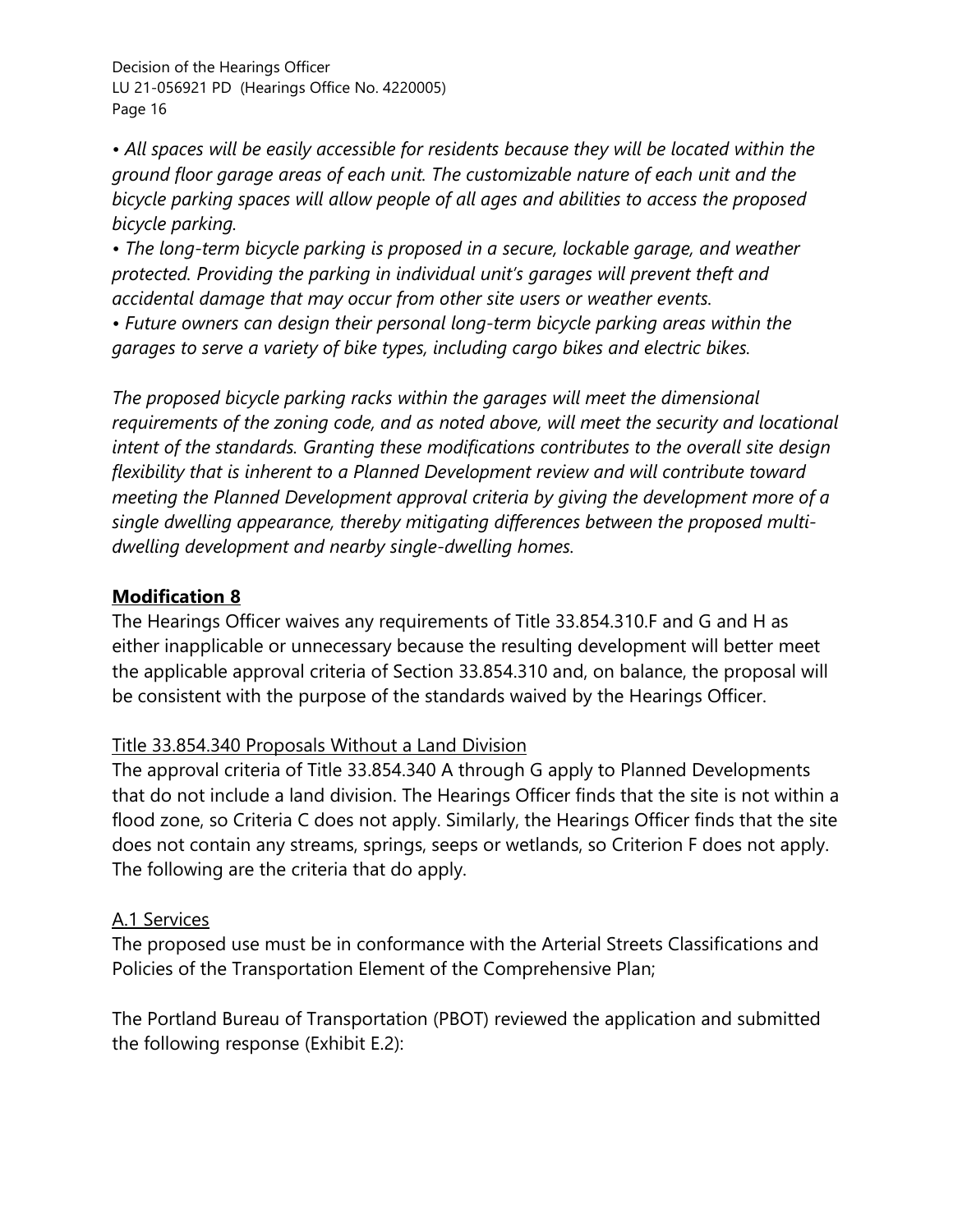> "The proposal is for residential development. SW Taylors Ferry Rd is a Neighborhood Collector, and the traffic generated by this proposal is consistent with this classification. The development will only generate local traffic. The proposed residential use of the site is also consistent with the Local Traffic Street classification of SW 25th."

The Hearings Officer finds that the proposed project will be in conformance with the Arterial Streets Classifications and Policies of the Transportation Element of the Comprehensive Plan.

#### A.2 Services

The approval criteria of Section 33.654.110, Connectivity and Location of Rights-of-Way, must be met;

The purpose of this Rights-of-Way section is stated as follows:

"The regulations of this section ensure provision of efficient access to as many lots as possible, and enhance direct movement by pedestrians, bicycles, and motor vehicles between destinations. \* \* \* The specific location of rights-of-way is influenced by a variety of conditions, including existing development, streets and lot patterns, and environmental features."

#### Title 33.654.110 B.1 Rights-of-Way

Through streets and pedestrian connections are required where appropriate and practicable, taking the following into consideration

*Generally, through streets should be provided no more than 530 feet apart and pedestrian connections should be provided no more than 330 feet apart. Through streets and pedestrian connections should generally be at least 200 feet apart.* 

*The vicinity of the site does not meet the spacing requirements for connections, and the site contains sufficient width to allow the creation of a public connection. Although the properties directly abutting the site to the north and east are large enough to be further divided, the properties beyond that are fully developed and not large enough to be divided. There are also significant groups of trees on the eastern portion of the site and the site to the east. Therefore, there is no practicable opportunity to provide them with this proposal and it is very unlikely that a street or pedestrian connection could be extended through adjacent sites to form a useful connection.*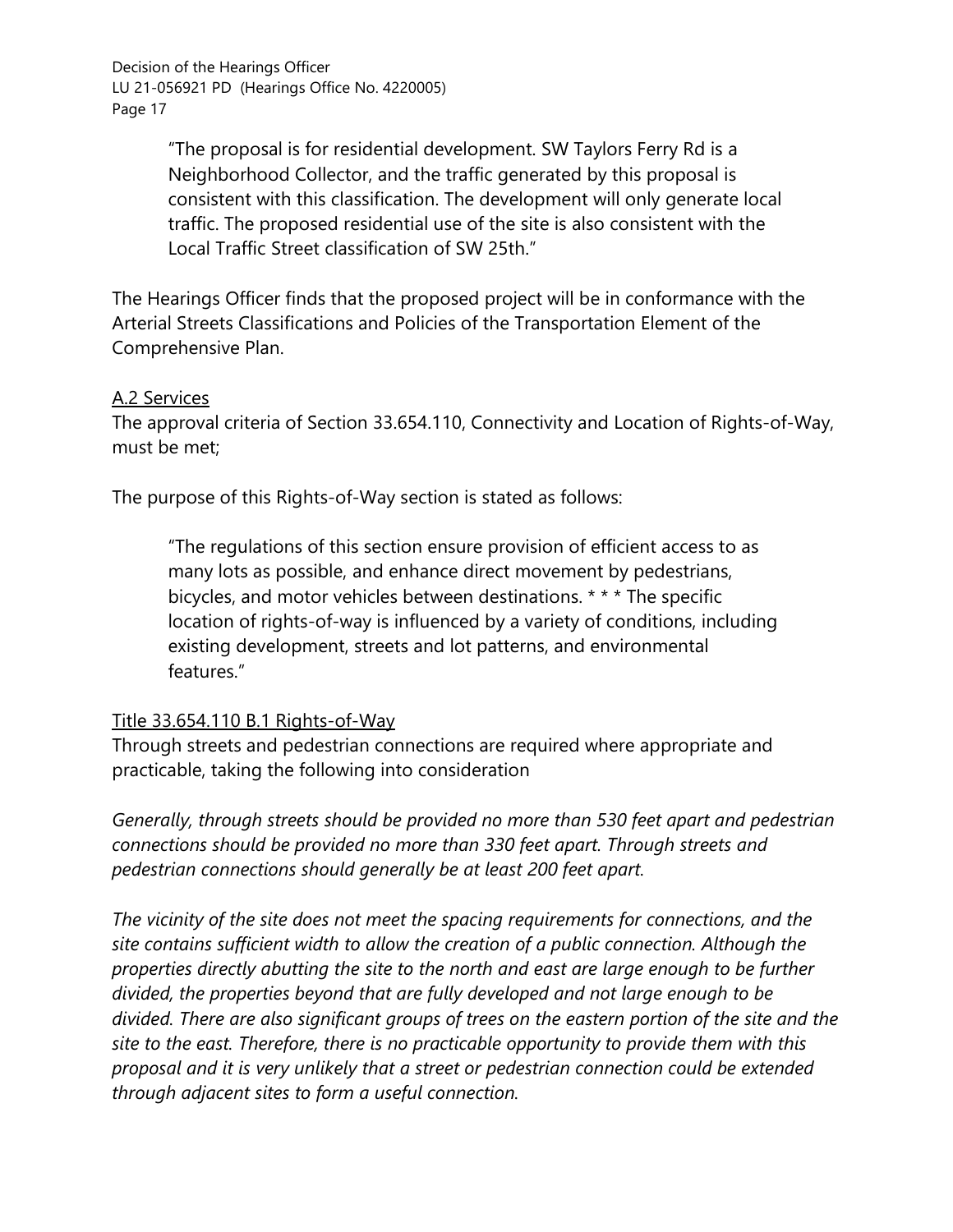The Hearings Officer finds this criterion is met because meeting the street spacing is not practicable given the considerations of Title 33.654.110.B.1.c. 2 & 5 (tree groves and nearby lots cannot be further divided).

## Title 33.654.110 B.2 Rights-of-Way (Dead End Streets)

There are no dead-end streets being created as part of this proposal only shareddriveways. Deficiencies in adjacent streets (example 25<sup>th</sup> avenue) are preexisting conditions that are not specific to the site or the proposed development. This criterion doesn't apply.

Title 33.654.110B.3 Rights-of-Way (Pedestrian connections in I Zones) This criterion does not apply because the site is not an I Zone.

### Title 33.654.110B.4 Rights-of-Way (Alleys)

This criterion does not apply because the proposal does not include any alleys.

### A.3 Services

The standards of Section 33.651.020, Water Service Standards, must be met; this section states the following:

"Water service must meet the standard of this section. Adjustments are prohibited. The Water Bureau or District and the Fire Bureau have verified that water facilities with adequate capacity and pressure are available to serve the proposed development."

The Hearings Officer finds that the standards of 33.651.020 are met because the Water Bureau has verified that adequate water is available to serve this site from the 8" water main in SW Taylors Ferry Road and the 6" water main in SW 25th Avenue. See Exhibit E.3.

## A.4 Services

The standard of Section 33.652.020, Sanitary Sewer Disposal Service Standard, must be met;

Title 33.652.020 Sanitary sewer disposal service must meet the standards of this section. Adjustments are prohibited. Title 33.652.020.A.1 applies to this proposal: The Bureau of Environmental Services has verified that sewer facilities are available to serve the proposed development[.]" Title 33.652.020.B applies to this proposal:: "Where public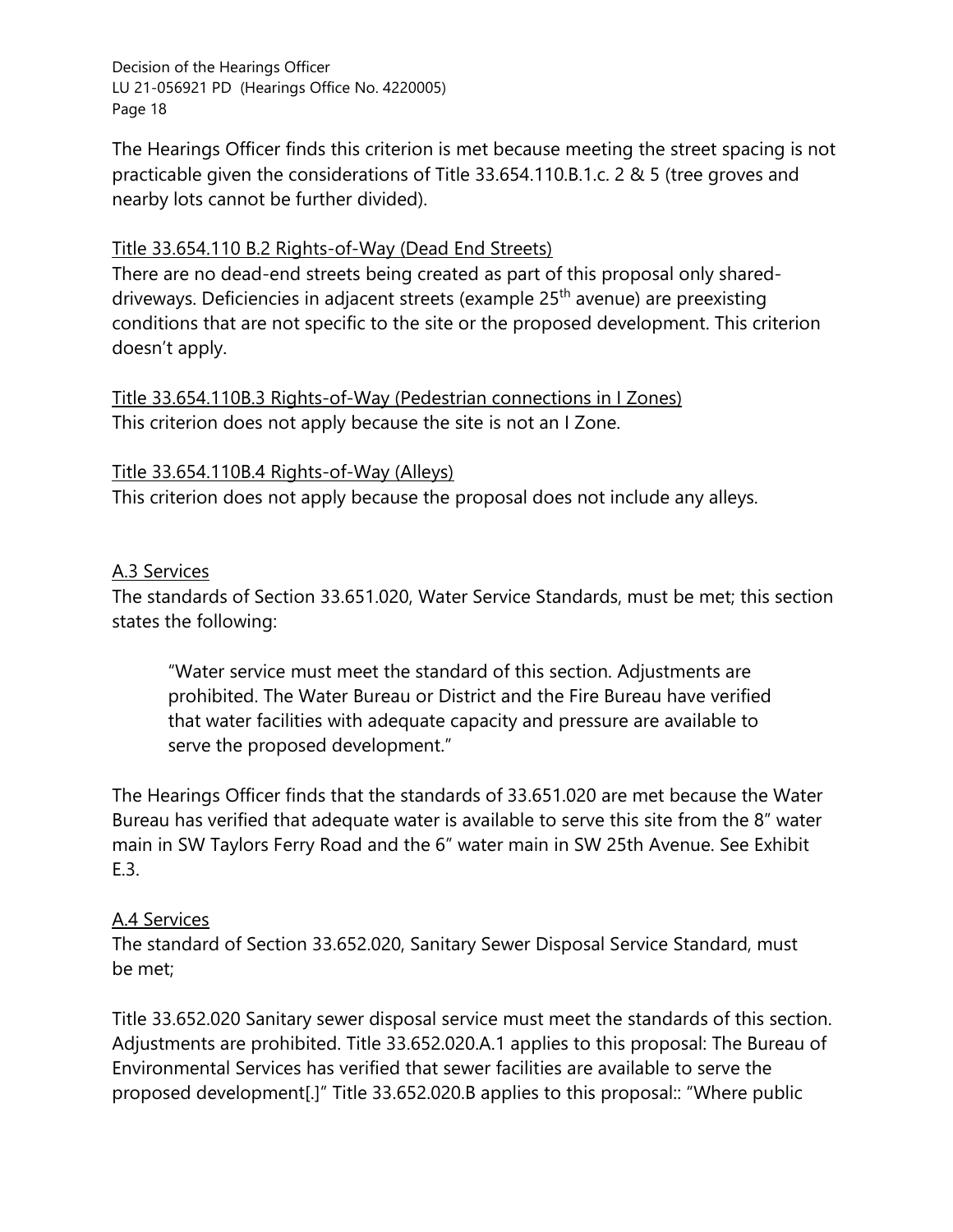sewer facilities are available to serve the proposed development, the Bureau of Environmental Services has preliminarily approved the location, design, and capacity of the proposed sanitary sewage disposal system."

*The Bureau of Environmental Services has indicated that service is available to the site. The applicant proposes to discharge sewer from the new homes to the existing sanitary sewer line in SW 25th Avenue. BES determined the applicant's proposal for sanitary service acceptable for the purpose of reviewing the preliminary land division application against the sanitary sewer disposal standard and approval criterion.* 

The Hearings Officer finds that the standards of 33.652.020 are met.

## A.5 Services

The standard of Section 33.655.100, School District Enrollment Capacity Standard, does not need to be met because the proposal is not within a school district with an adopted school facility plan acknowledged by the City.

## A.6. Services

The application must show that a stormwater management system can be designed that will provide adequate capacity for the expected amount of stormwater. Neighbor Chris Boullet expressed concern about stormwater runoff. John Gibbon on behalf of the Markham Neighborhood testified that the proposed stormwater management system (a new storm sewer extended up SW Lancaster Road to SW Taylors Ferry Road) is a critical condition that must be imposed if the proposal is to improve the current situation and not exacerbate an already difficult situation. Sarah Jo Truninger testified that the runoff from 25<sup>th</sup> ends up in a ditch by her home that she needs access to in order to remove debris buildup. Sarah Jo Truninger recommends a No-Parking sign(s) be installed on the West Side of 25<sup>th</sup> prohibiting parking between the two power poles identified as No. 2501 and 9211. The Hearings Officer finds that this is an appropriate and commonsense approach to stormwater management conditions that pre-exist on the site. Sarah Jo Truninger reasons that there will be an increase in Vehicles parked on the public right of way in front of her house caused by the increase in residents. The Hearings Officer orders the Applicant to contact the appropriate City departments to discuss the feasibility and appropriateness of adding the No-Parking sign(s) to the West Side of 25th prohibiting parking between the two power poles identified as No. 2501 and 9211 if the City is amenable to that solution.

*BES reviewed the applicant's proposed utility plan (Exhibit C.4) and stormwater report (Exhibit A.9) against the stormwater management approval criteria and standards, and*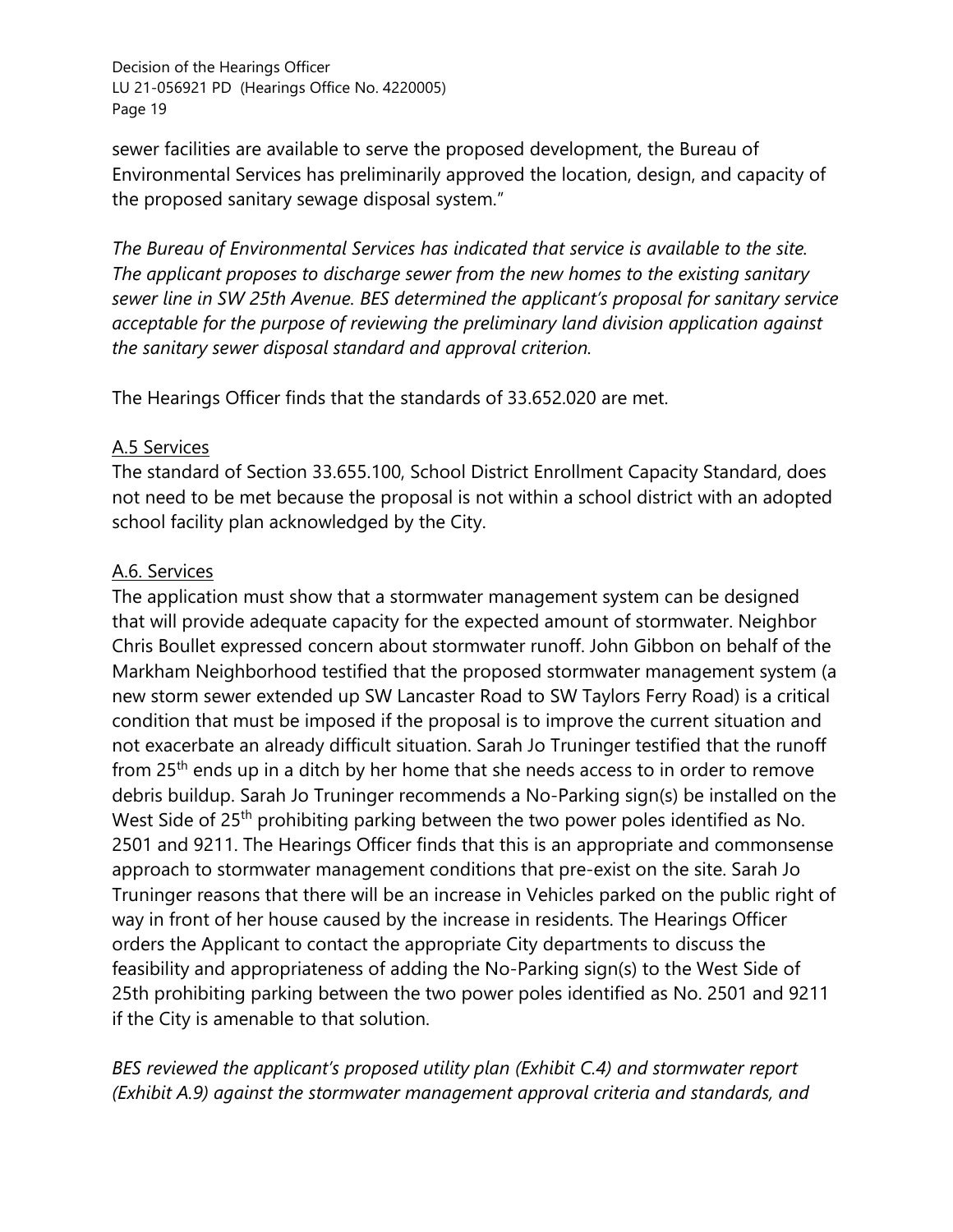*determined that a stormwater management system can be designed that will provide adequate capacity and disposal for the expected amount of stormwater, as summarized below:* 

*Proposed on-site development: Stormwater from the new homes and driveways will be directed into lined stormwater planters that meet pollution reduction and flow control requirements. The water will drain from the planters to a new storm sewer extended up SW Lancaster Road to SW Taylors Ferry Road. The Bureau of Environmental Services has indicated conceptual approval of the proposed management approach. In order to accommodate the proposed stormwater management system, an extension of public storm sewer is required. Under Public Works Permit (PWP) # EP657 (BES SEPARATE), BES Development Engineering approved the Concept Development plans (i.e. 30% design) for the sewer extension on 11/29/21; therefore, BES finds that an offsite discharge location can be made available to the site as shown.* 

*Public street improvements: PBOT requires the construction of public frontage improvements along SW Taylors Ferry Road and SW 25th Avenue, which trigger public stormwater management improvements per the standards of the SWMM and the Sewer and Drainage Facilities Design Manual. Per Public Works Permit (PWP) # TH1164/EP657, stormwater from the SW Taylors Ferry right-of-way will be managed with the installation of vegetated storm facilities. Stormwater from the SW 25th Avenue right-of-way will be managed with street trees and payment of an offsite management fee. BES Development Engineering approved the Concept Development plans (i.e. 30% design) for the right-ofway stormwater improvements on 3/4/22; therefore, BES finds that public stormwater facilities can be constructed as shown on the Planned Development plans.*

The Hearings Officer adopts of the finding of BES and therefore, finds that this criteria is met so long as the stormwater management system (a new storm sewer extended up SW Lancaster Road to SW Taylors Ferry Road) is implemented. See Exhibits A.9 and C.4.

#### B. Tree preservation

The proposal must meet the requirements of Chapter 33.630, Tree Preservation.

The purpose of Title 33.630 is stated, in part, as follows:

"The regulations of this chapter require that trees be considered early in the design process with the goal of preserving high value trees and mitigating for the loss of trees."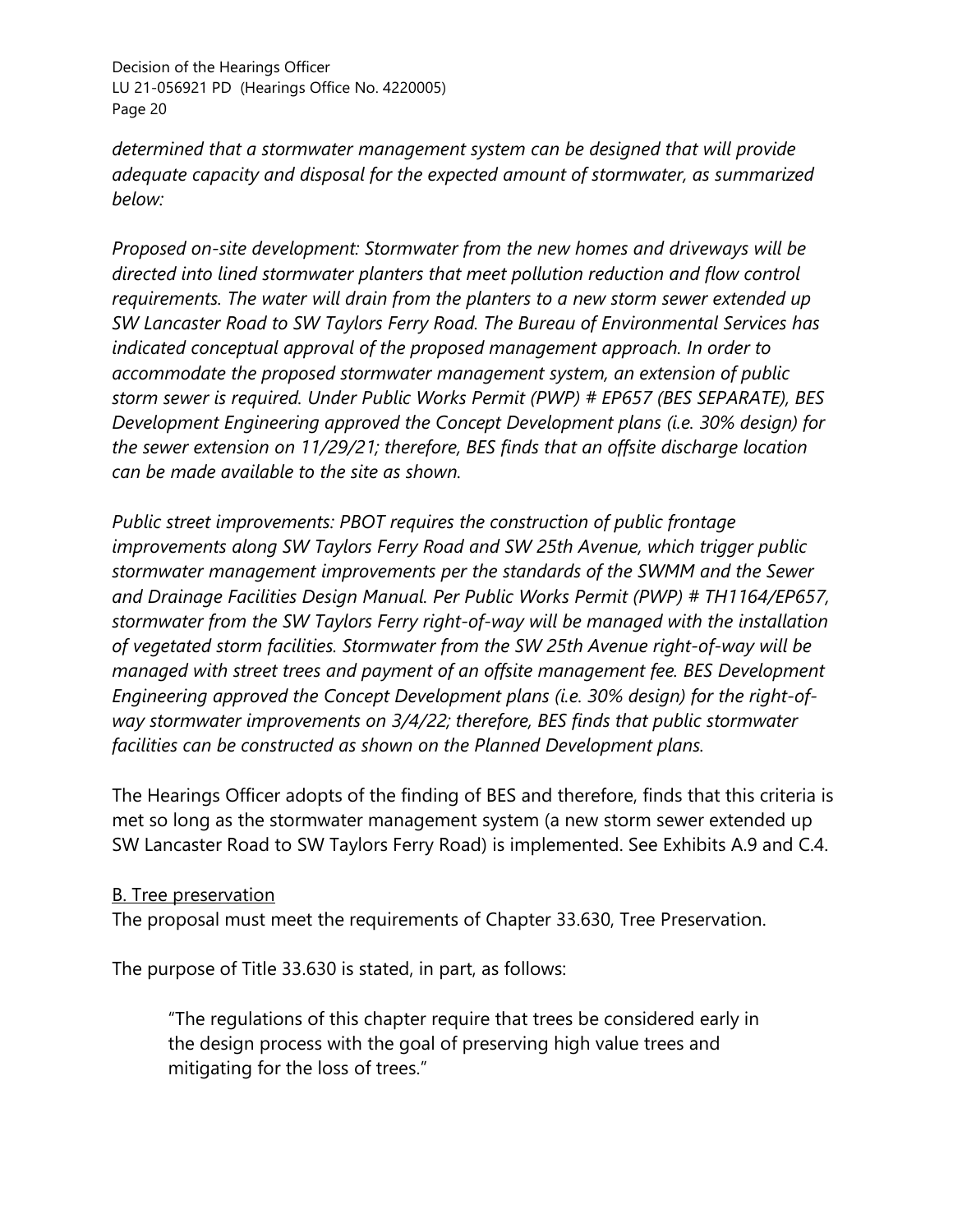The applicant provided a tree survey (Exhibit C.7) that shows the location and size of trees on and adjacent to the site. The applicant also provided an arborist report (Exhibit A.7) that identifies each tree, its condition and suitability for preservation or its exempt status, and specifies a root protection zone and tree protection measures for each tree to be preserved.

The Hearings Officer finds that 15 trees are subject to the preservation requirements of this chapter. These trees provide a total of 444 inches of tree diameter. Eleven of these trees are over 20" in diameter.

| Tree # | Species                      | Size<br>(DBH in) |
|--------|------------------------------|------------------|
| 25167  | Douglas Fir                  | 27               |
| 11156  | Douglas Fir                  | 42.1             |
| 11155  | Douglas Fir                  | 45.1             |
| 11157  | Douglas Fir                  | 31               |
| 11147  | Douglas Fir                  | 48.5             |
| 11285  | Douglas fir                  | 43               |
|        |                              |                  |
|        | Total DBH Preserved - 236.7" |                  |

The applicant proposes to preserve the following trees:

The Hearings Officer finds that this proposal meets the requirements of Title 33.630.100.A.3: Preserve at least 50 percent of the trees that are 20 or more inches in diameter and at least 30 percent of the total tree diameter on the site.

The trees proposed for preservation are in good condition, include native species, and all of the trees are 20 or more inches in diameter. The proposed root protection zones for the trees to be retained will allow for the type of development anticipated in the R5 zone and will not conflict with any existing utility easements, proposed services or site grading with the exception of those areas described below. The arborist has recommended root protection zones and specific instructions for some of the tree preservation areas (see Exhibits C.3, tree preservation plan, and A.7, arborist report).

With the implementation of the noted conditions set forth below, the Hearings Officer finds that this approval criteria is met. At the time of development, the site must also meet the Title 11-Tree Code provisions, which require a specific amount of site area for tree planting based on the size of the property and the scale of the development. The trees to be retained as part of this review may be applied toward meeting those Title 11 requirements.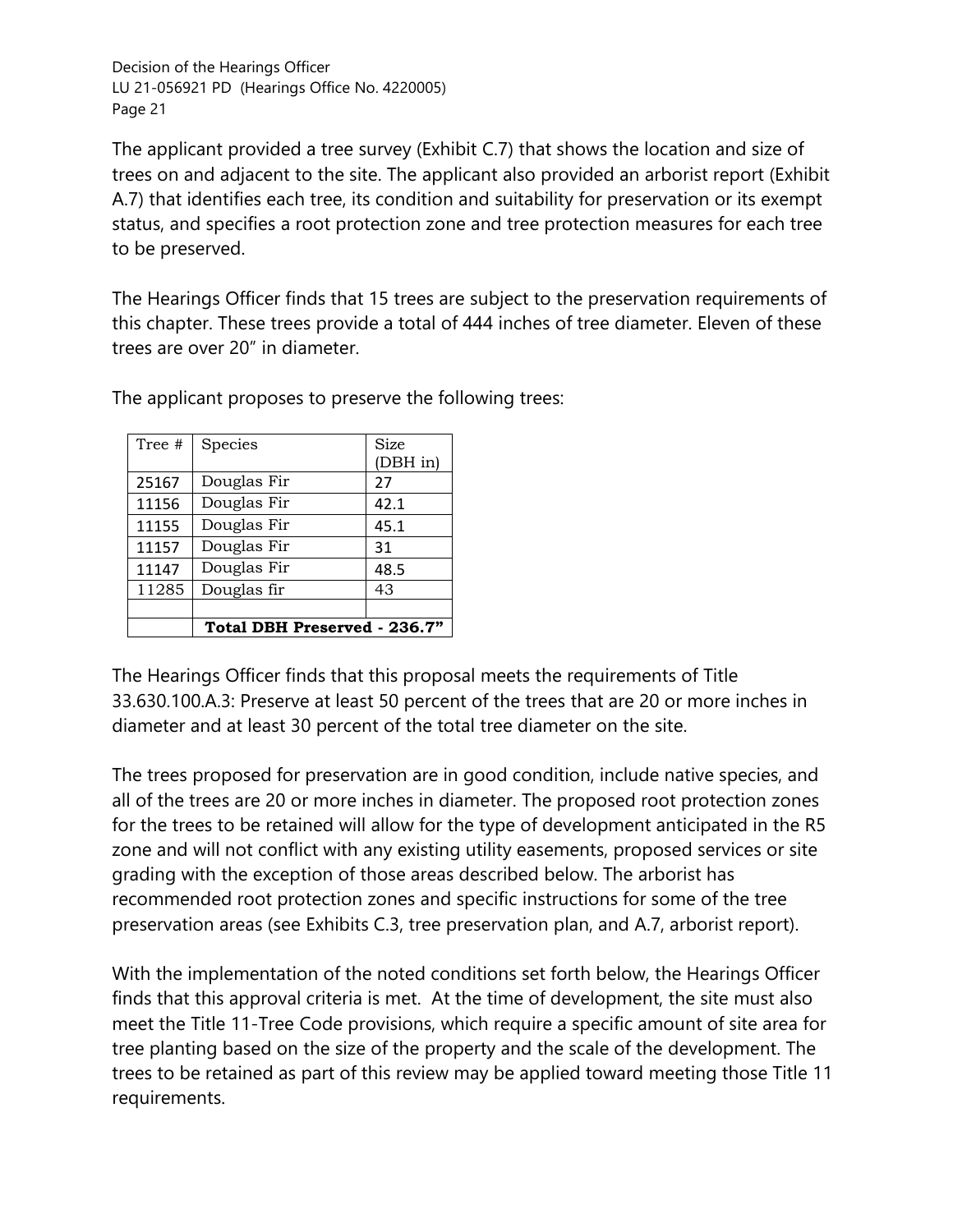## D. Landslide hazard areas (Title 33.854.340.D)

Buildings, services and utilities should be located on the safest part of the site so that the risk of a landslide affecting the site, adjacent sites, and sites directly across a street or alley from the site, is reasonably limited. Determination of whether the proposed layout and design reasonably limits the risk of a landslide will include evaluation of the Landslide Hazard Study and will take into consideration accepted industry standards for factor of safety. Alternative development options including alternative housing types and reduced density may be required in order to limit the risk to a reasonable level. The entire site is located within the Potential Landslide Hazard Area. The approval criteria state that the lots, buildings, services, and utilities must be located on parts of the site that are suitable for development in a manner that reasonably limits the risk of a landslide affecting the site, adjacent sites, and sites directly across a street or alley from the site.

Applicant submitted a Landslide Hazard Study of the site and proposed land division, prepared by a Certified Engineering Geologist and a Geotechnical Engineer (Exhibit A.12). Site Development, the division of Development Services that makes determinations regarding soil stability, has evaluated the Landslide Hazard Study and concurred with the recommendations. Site Development notes that further geotechnical evaluation may be required for specific building plans at the time of construction plan review.

The Hearings Officer finds that the site is suitable for development and the proposal reasonably limit the risk of landslide potential on the site and other properties in the vicinity given the soil composition, topography, and other risk factors, provided the recommendations in the report are implemented. This criterion is met.

## E.1 Clearing, grading, and land suitability (Title 33.854.340.E)

Existing contours and drainage patterns of the site must be left intact wherever practicable. Where alteration to existing drainage patterns is proposed, it must not adversely impact adjacent properties by significantly increasing volume of runoff or erosion;

## E.2 Clearing, grading, and land suitability

Clearing and grading should be sufficient for construction of development shown on the Clearing and Grading Plan;

## E.3 Clearing, grading, and land suitability

Clearing and grading should be limited to areas of the site that are reasonably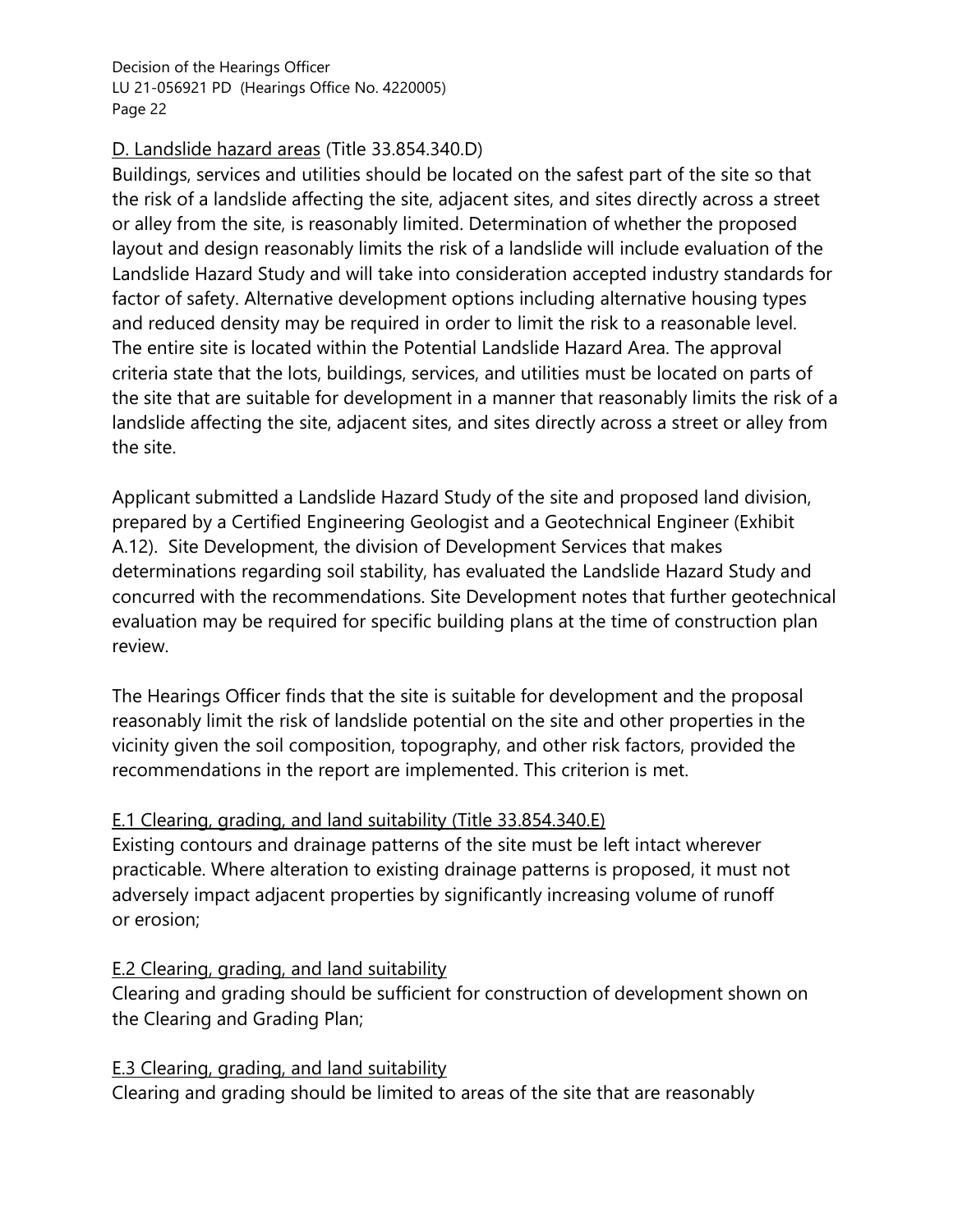necessary for construction of development shown on the Clearing and Grading Plan;

### E.4 Clearing, grading, and land suitability

Topsoil must be preserved on site to the extent practicable for use on the site after grading is complete;

### **E.5 Clearing, grading, and land suitability**

Soil stockpiles must be on the site and located in areas designated for clearing and grading, if practicable;

## E.6 Clearing, grading, and land suitability

The limits of disturbance and tree protection measures shown on the Preliminary Clearing and Grading Plan must be adequate to protect trees shown to be retained on the tree preservation plan; and

## E.7 Clearing, grading, and land suitability

Where geologic conditions or historic uses of the site indicate that a hazard may exist, the applicant must show that the site is suitable for the proposed development. The applicant may be required to make specific improvements in order to make the site suitable for the intended uses and the provision of services and utilities.

*In this case, the site has steep grades (over 20%) in some areas and is located in the Potential Landslide Hazard area. Therefore, the clearing and grading associated with site preparation must occur in a way that will limit erosion concerns and assure that the preserved trees on the site will not be disturbed.* 

*The applicant submitted a Preliminary Clearing and Grading Plan (Exhibit C.5) that depicts the proposed work, including existing and proposed elevation contours, undisturbed areas consistent with the root protection zones of trees to be preserved per the applicant's arborist report, and the overall limits of disturbed area. Additionally, the applicant submitted a landslide hazard study and geotechnical report (Exhibit A.12) that describes how clearing and grading should occur on the site to minimize erosion risks. The applicant also provided an arborist report (Exhibit A.7) that addresses how to protect the roots of the trees on the site that will be preserved.* 

*The limits of disturbance shown on the applicant's plan will allow the applicant to conduct the majority of the clearing and grading on the site at one time. This will help manage erosion and sedimentation concerns, assure that the necessary tree protection measures are in place before the grading begins and limit the disturbance on the adjacent*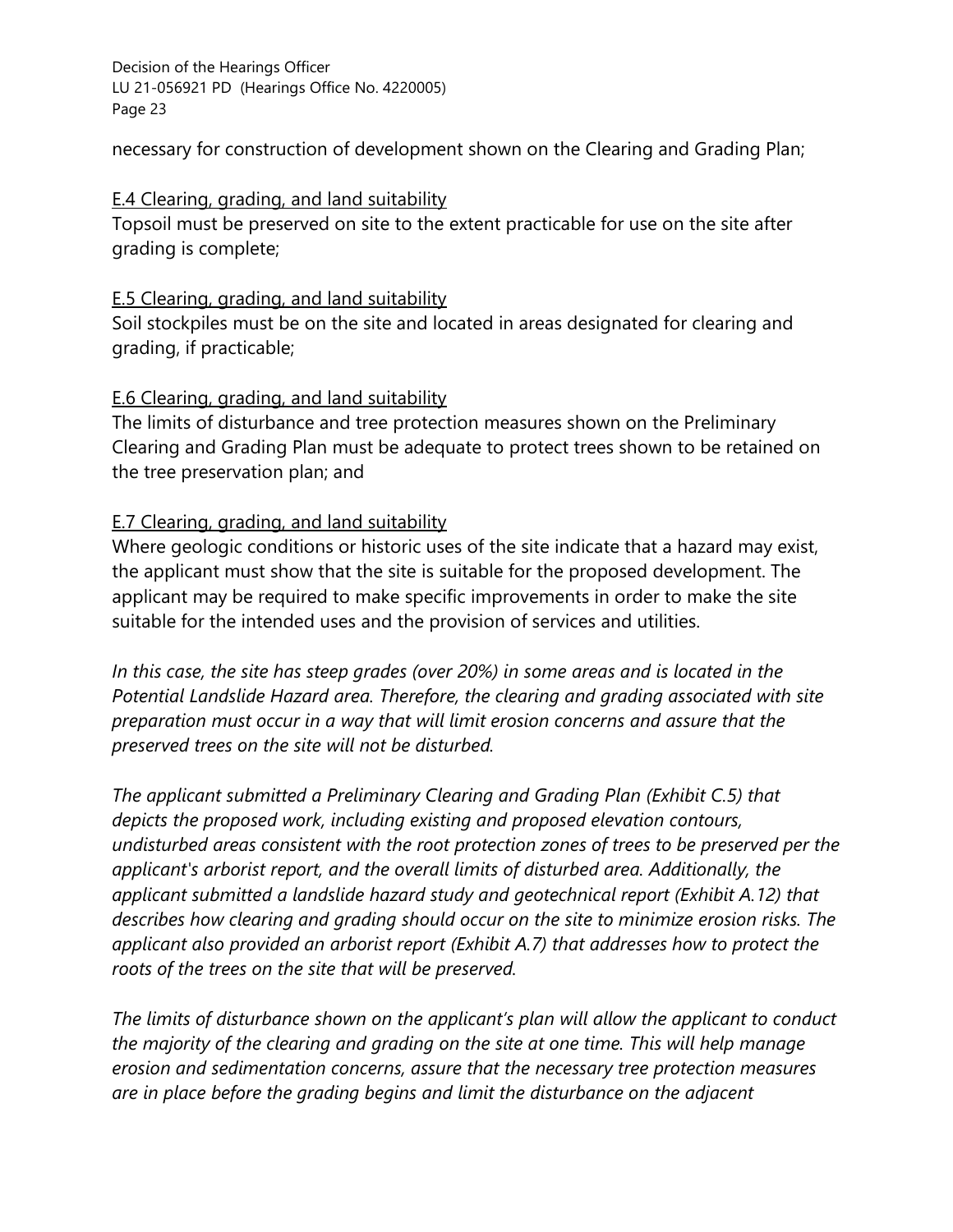*properties. The limits of disturbance will also allow for the existing church and accessory structures on the site to be demolished and any debris associated with these buildings to be removed.* 

*The clearing and grading proposed is sufficient for the construction of the new homes without being excessive. The contour changes proposed should not increase runoff or erosion because all of the erosion control measures shown on the grading plan must be installed prior to starting the grading work. The geotechnical report notes that topsoil should only be stockpiled in designated locations, which are shown on the applicant's erosion control plan for clearing and grading (Exhibit C.5).* 

The Hearings Officer finds that the clearing and grading anticipated to occur on the site can meet the approval criteria. At the time of building permit submittal, a clearing, grading and erosion control plan will be submitted for review by the Site Development Section of the Bureau of Development Services. Site Development will review the grading plan against the applicant's Landslide Hazard Study as well as any additional geotechnical information required at the time of permit submittal to assure that the grading will not create any erosion risks. A permit must be obtained and finalized for demolition of all structures on the site and sewer capping.

## G.1 Transportation impacts (Title 33.854.340.G)

The transportation system must be capable of supporting the proposed development in addition to the existing uses in the area. Evaluation factors include: safety, street capacity level of service, connectivity, transit availability, availability of pedestrian and bicycle networks, on-street parking impacts, access restrictions, neighborhood impacts, impacts on pedestrian, bicycle, and transit circulation. Evaluation factors should be balanced; a finding of failure in one or more factors may be acceptable if the failure is not a result of the proposed development, and any additional impacts on the system from the proposed development are mitigated as required by criterion G.2. Neighbor Chris Boullet testified that the lines of sight at the intersection are poor. This is a safety concern, it is valid and important, and the Hearings Officer finds that some sight distance mitigation is recommended to address existing deficiencies (See below for details) at the Taylor's Ferry and 25<sup>th</sup> intersection.

## *Safety*

*While the existing system has infrastructure deficiencies, the proposed development will either maintain conditions or slightly improve the safety of the system. Based on a review of the crash history, existing infrastructure and planned improvements, the transportation*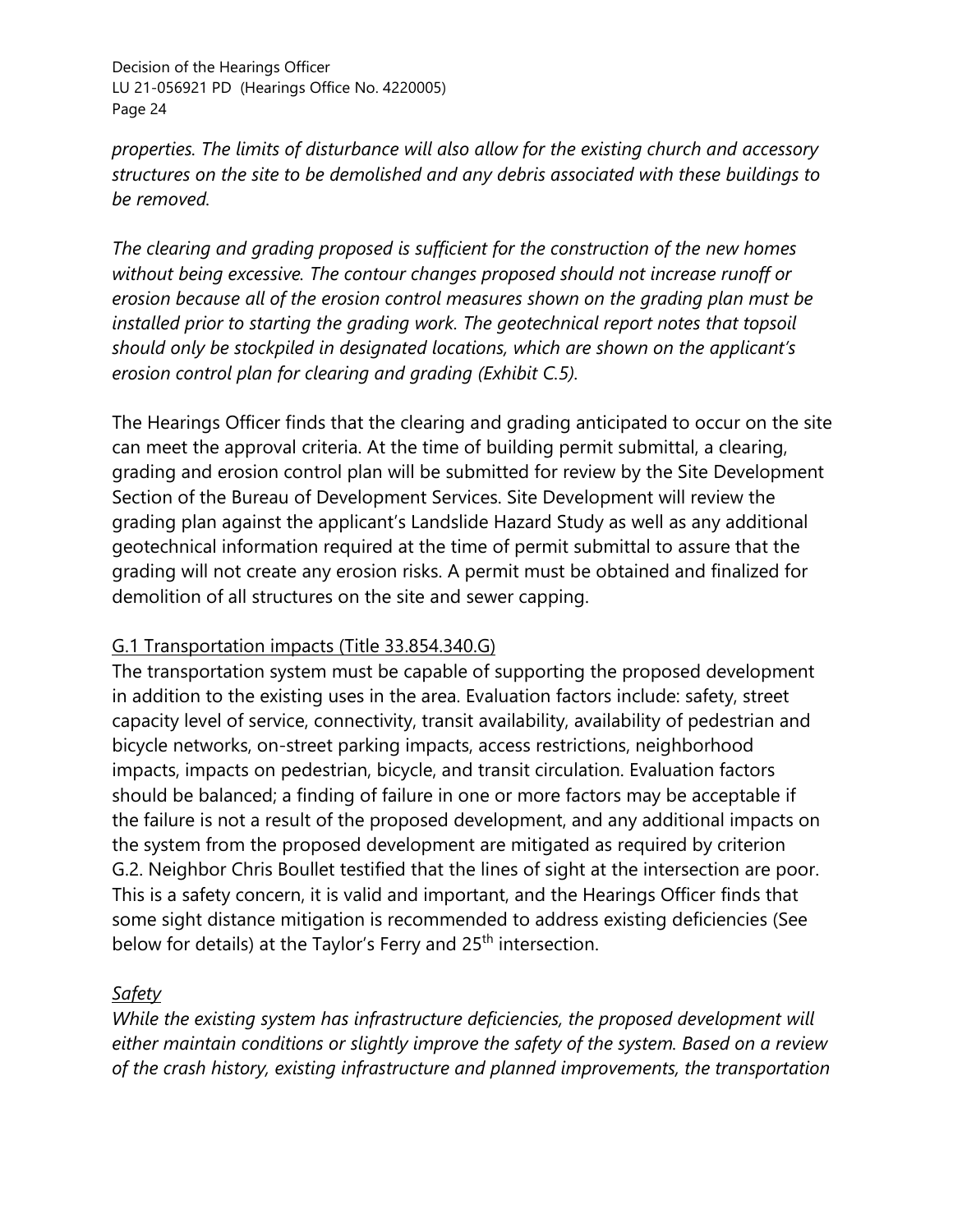*system is capable of safely supporting the proposed development. Safety for each travel mode is reviewed below.*

## *Motor Vehicle Safety*

*As described in the Crash Data Analysis section, a review of the most recent five years of available crash history at the study intersections was conducted using data obtained from ODOT's Crash Data System. Based on the analysis results, no significant safety hazards were identified at any of the study intersections.*

*Although a slight offset is present where SW 25th Avenue and SW Lancaster Road intersection SW Taylors Ferry Road, sight lines are clear, and the offset does not create a conflicting travel path between vehicles turning left. The proposed project is not anticipated to add traffic traveling across SW Taylors Ferry Road between the offset roadways. Adequate sight distances are available at the proposed site access intersections for two of the proposed access on SW 25th Avenue and looking west on SW Taylors Ferry Road from SW 25th Avenue. However, some sight distance mitigation is recommended to address existing deficiencies:*

*• To improve sight lines for the north access, the hedge at the north end of the street would need to be trimmed substantially and may need to be removed entirely. This change would improve the safety of residents of the existing homes along the unpaved lane, the existing residence that would share the north access, and the proposed development.* 

*• To improve sight line for SW 25th Avenue looking west on SW Taylors Ferry Road, removal of some of the shrubs along SW Taylors Ferry Road and possibly trimming some of the tree branches hang to within 6-7 feet above the roadway surface is recommended. This change would improve the safety of all existing residents on the street as well as the proposed development.* 

*•The proposal includes retaining walls and plantings at the entrances to the private driveways. In order to provide adequate site distance at these entrances, the applicant must provide a clear 15-ft site triangle at all driveway entrances to SW 25th in conformance to the drawings below.*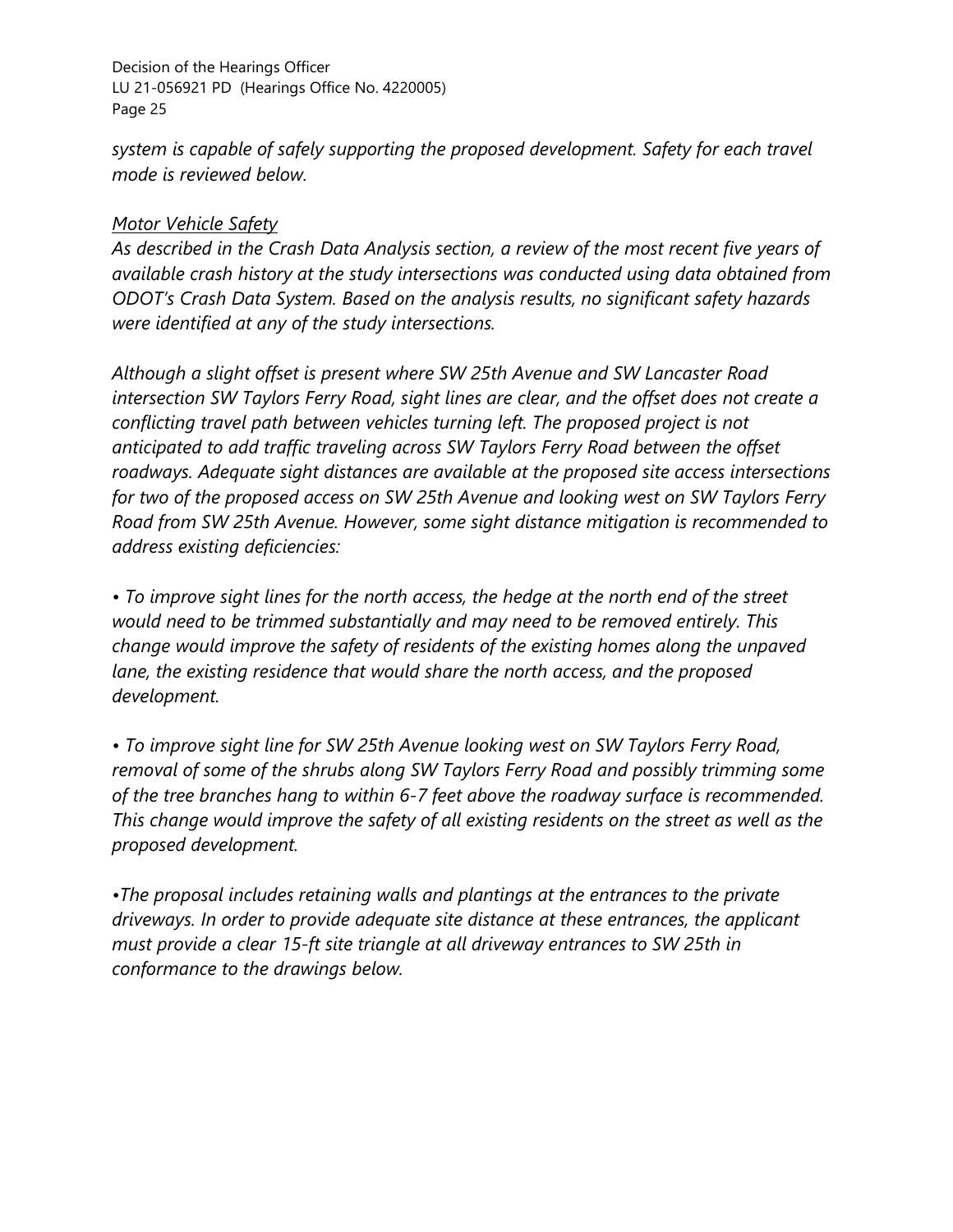| Clear<br>Sight<br>Triangle<br>Propert<br>Line<br>$+$ $15'$<br>Existing Curb or<br><b>Edge of Payemen</b> | Within the clear sight triangle, vegetation and structures shall provide<br>c.<br>unobstructed visibility between 42 inches above the ground to 10 feet above the<br>ground. Authorized utility structures (i.e., streetlight, signal cabinet) are exempt.                                                      |
|----------------------------------------------------------------------------------------------------------|-----------------------------------------------------------------------------------------------------------------------------------------------------------------------------------------------------------------------------------------------------------------------------------------------------------------|
| Obstructions<br>$42^\circ$<br>15'                                                                        | (i) References: Vegetation and structure dimensions shall comply with<br>vision clearance standards of Title 16, Vehicles and Traffic; Section<br>33.248, Landscaping and Screening, including maintenance activities per<br>Chapter 29.20, Property Nuisances; and Title 32, Signs and Related<br>Regulations. |

## *Bicyclist Safety The roadway facilities in the study area are shared bikeways with the following characteristics designations on the PBOT map Portland by Bicycle:5*

*• SW Taylors Ferry Road is a shared roadway that serves moderate to high volumes of vehicular traffic traveling at low speeds (posted speed of 25 mph). From SW 26th Avenue to SW 17th Avenue, it is identified as a Difficult Connection, which are "in areas with higher speeds and/or volumes, combined with narrow lane widths or other problems for cyclist."*

*• SW Lancaster Road is a shared roadway that serves low volumes of vehicular traffic traveling at low speeds (posted speed of 25 mph). It is identified as a Neighborhood Greenway, which are "lower traffic streets with pavement markings and directional signs to guide cyclists."*

*• SW 26th Avenue to the north is a shared roadway (with a wider outside lane or shoulder) that serves moderate volumes of vehicular traffic traveling at low speeds (posted speed of 25 mph). It is identified as a Shared Roadway with Wider Outside Lane.*

*• SW 26th Avenue to the south (SW Stanley Court) a shared roadway that serves low volumes of vehicular traffic traveling at low speeds (posted speed of 20 mph). It is also identified as a Neighborhood Greenway*

*Additionally, neighborhood streets not listed as bicycle routes in the immediate site vicinity are typically low stress roadways that provide alternative routes to these and other nearby bicycle paths. The project will include a 4-foot shoulder widening on along the SW Taylors Ferry Road which was approved through a Public Works Alternative Review (PWAR) dated September 30, 2020. This improvement would increase the safety of the bicycle system.*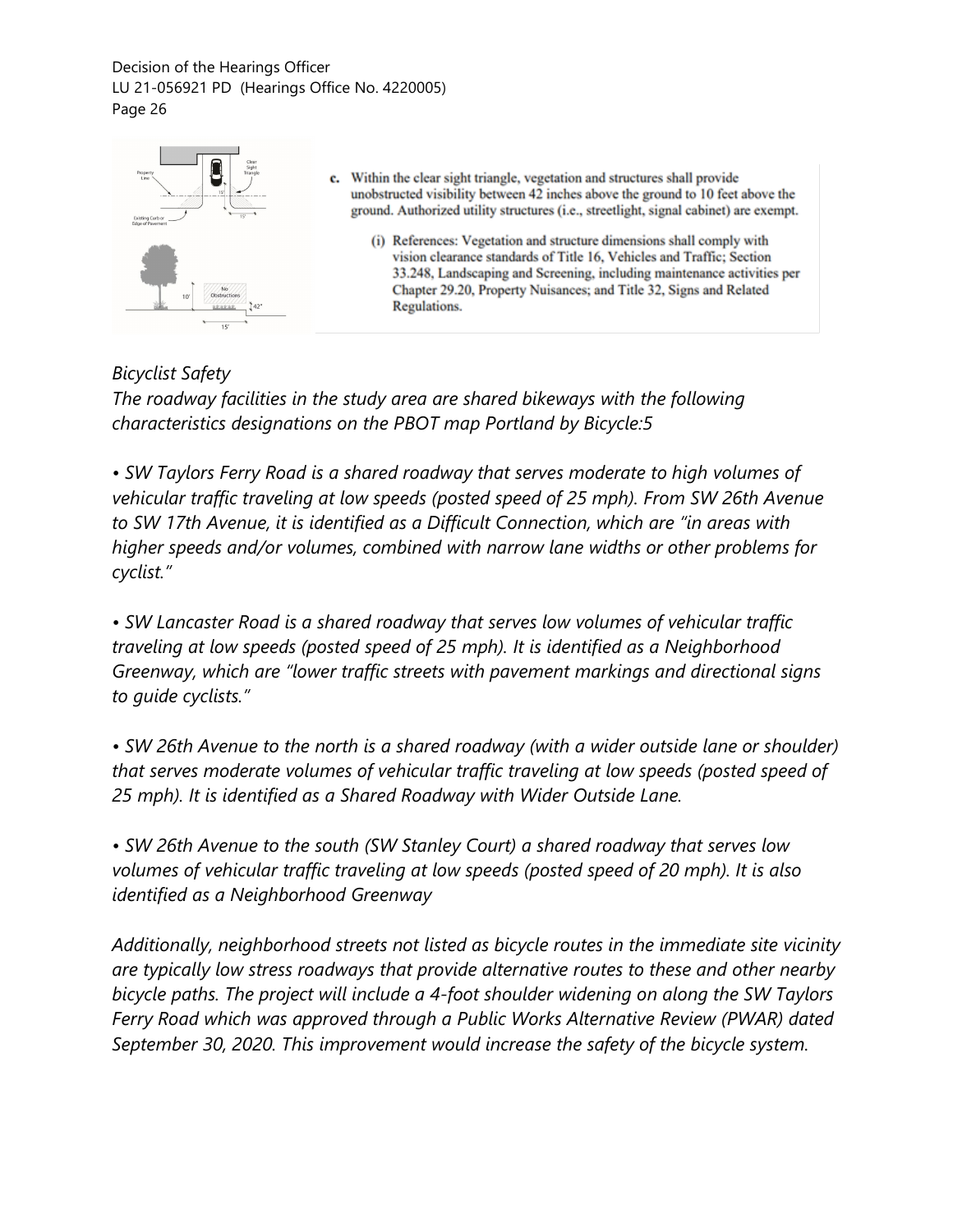#### *Pedestrian Safety*

*Sidewalks are not provided along the nearby area roadways, SW Taylors Ferry Road, SW 25th Avenue, and SW 26th Avenue and walking designations on the Southwest Portland Walking Map6 are like those identified for cycling. For area intersections/roadways that do not provide marked crossings, these transportation facilities typically serve low volumes of traffic with posted/ statutory speeds of 20 to 25 mph. In addition, SW 25th Avenue is a dead-end residential street. The proposed development includes a 6-foot sidewalk along the SW Taylors Ferry Road frontage and a 5-foot sidewalk along the SW 25th Avenue frontage. These improvements would increase the safety of the pedestrian system. Within the proposed development, the site accesses are modeled on a "Woonerf" that allows pedestrians and motor vehicles to share common driveway areas. The accesses are very low volume, with the busiest estimate to carry approximately 76 vehicles per day and 8 vehicles during the busiest hour. The accesses include areas primarily for pedestrian passage and areas primarily for vehicular passage with a 1-foot flush divider delineating the two areas; however, as these areas are shared, some mixing between pedestrians and vehicles will occur. The accesses include planters that maintain a clear pedestrian path of 5 feet while helping to keep vehicles speeds slow within the access by reducing the travelway to a single through lane. With the low traffic demand, and slow speeds, these accesses are expected to function safely for pedestrians.*

#### *Transit User Safety*

*The nearest bus stops that could reasonably serve transit users of the proposed development and nearby existing land uses are located near the intersection of SW Taylors Ferry Road at SW 26th Avenue. Some of the unpaved shoulder along SW Taylors Ferry Road is wide enough to support walking along the north side of the road between SW 25th Avenue and SW 26th Avenue but landscaping on the residential properties does intrude so that areas north of the fog line narrow to less than three feet in some sections. Similar issues are present on the south side with landscaping intruding to the fog line on some sections. Street lighting is located on the north side of SW Taylors Ferry Road. The proposed development is unlikely to impact the transit user safety although frontage improvements would slightly enhance pedestrian access to transit.*

#### *Street Capacity/Level of Service*

*As described in the Operational Analysis section of the TIA (Exhibit A.10), the nearby study intersections are projected to operate acceptably per City of Portland standards. The system can accommodate the proposed development without mitigation.*

*Connectivity See findings for section 33.854.340.A.2, above.*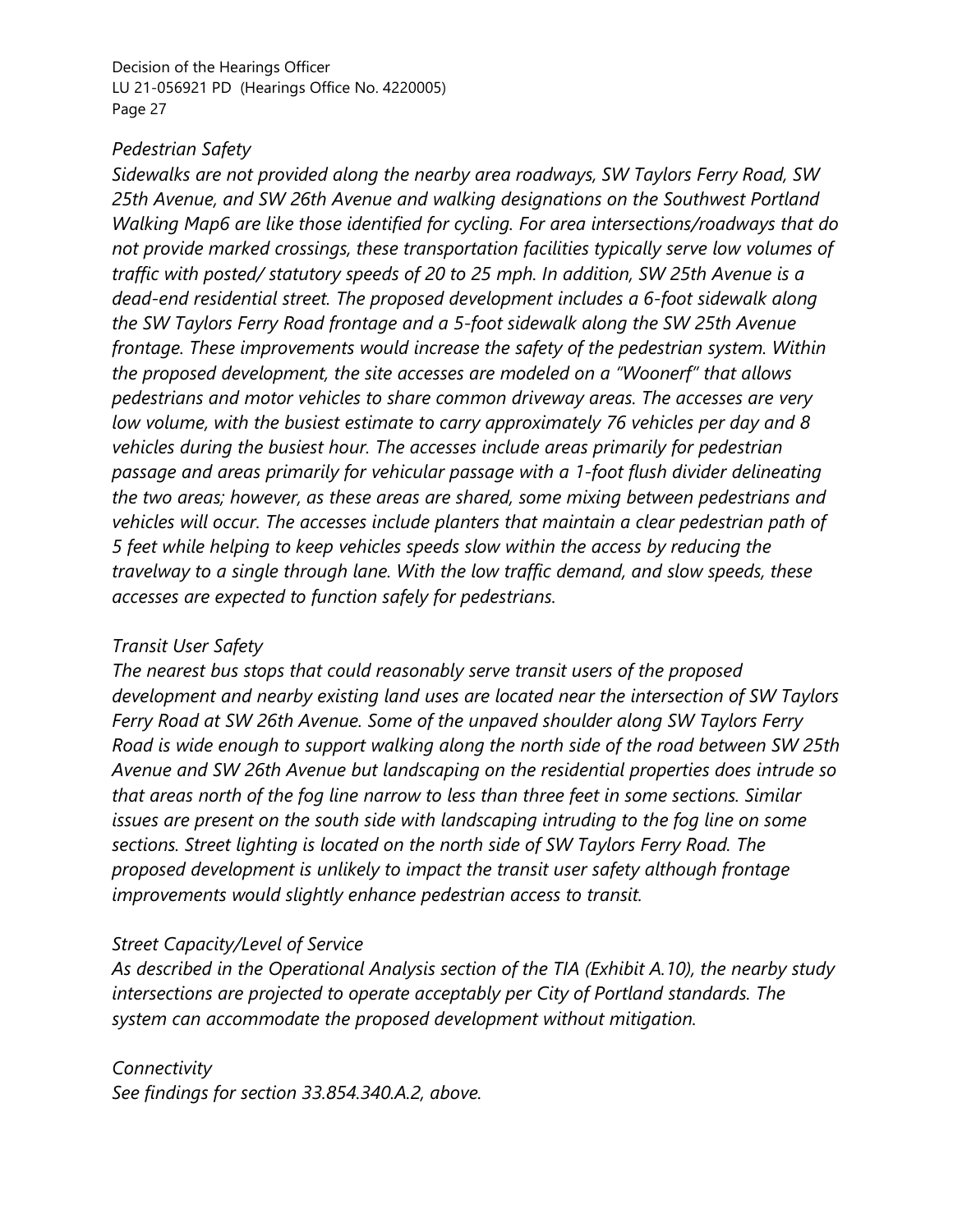*Transit Availability*

*The project site is located near one TriMet bus line (#43) which has a stop located less than a quarter mile walking/biking distance of the project site. The transit system has the capacity to accommodate increased demand from the proposed development*

#### *Availability of Pedestrian and Bicycle Networks*

*The area roadways that serve the site vicinity typically serve low volumes of traffic with posted/statutory speeds of 20-25 mph; however, none have existing sidewalks and bicyclists must share the roadway with vehicles.*

*The City of Portland's Transportation System Plan (TSP) Major Project List identifies several improvements to the pedestrian and bicycle systems that will improve the overall neighborhood connectivity in the vicinity of the project site:*

*• 26th Avenue Ped/Bike Improvements (90004): The project includes the design and implementation of pedestrian and bicycle facilities along SW 26th Avenue from SW Taylors Ferry Road to SW Spring Garden Street.*

*• Outer SW 35th Avenue Ped/Bike Improvements (90007): The project includes the addition of bicycle facilities, sidewalks, crossing improvements, and median islands along SW Taylors Ferry Road from SW 26th Avenue to SW Stephenson Street.*

*• SW Lancaster Road Ped/Bike Improvements (90043): The project includes the design and implementation of pedestrian and bicycle facilities along SW Lancaster Road from SW Taylors Ferry Road to SW Stephenson Street.*

*• Inner Taylors Ferry Safety Improvements, Segment 3 (90065.3): The project includes widening the shoulder to provide bicycle a climbing lane and construction of a walkway for pedestrian travel and access to transit along SW Taylors Ferry Road from SW 26th Avenue to SW Spring Garden Street.*

*At this time, these projects have no identified funding sources, and none are anticipated to occur in the next 10 years.*

*However, some frontage improvements will be required with the project that will improve the bicycle and pedestrian system. These improvements include a 6-foot concrete sidewalk and a 4-foot shoulder widening on along the SW Taylors Ferry Road and 5-foot sidewalk will be required along SW 25th Avenue.*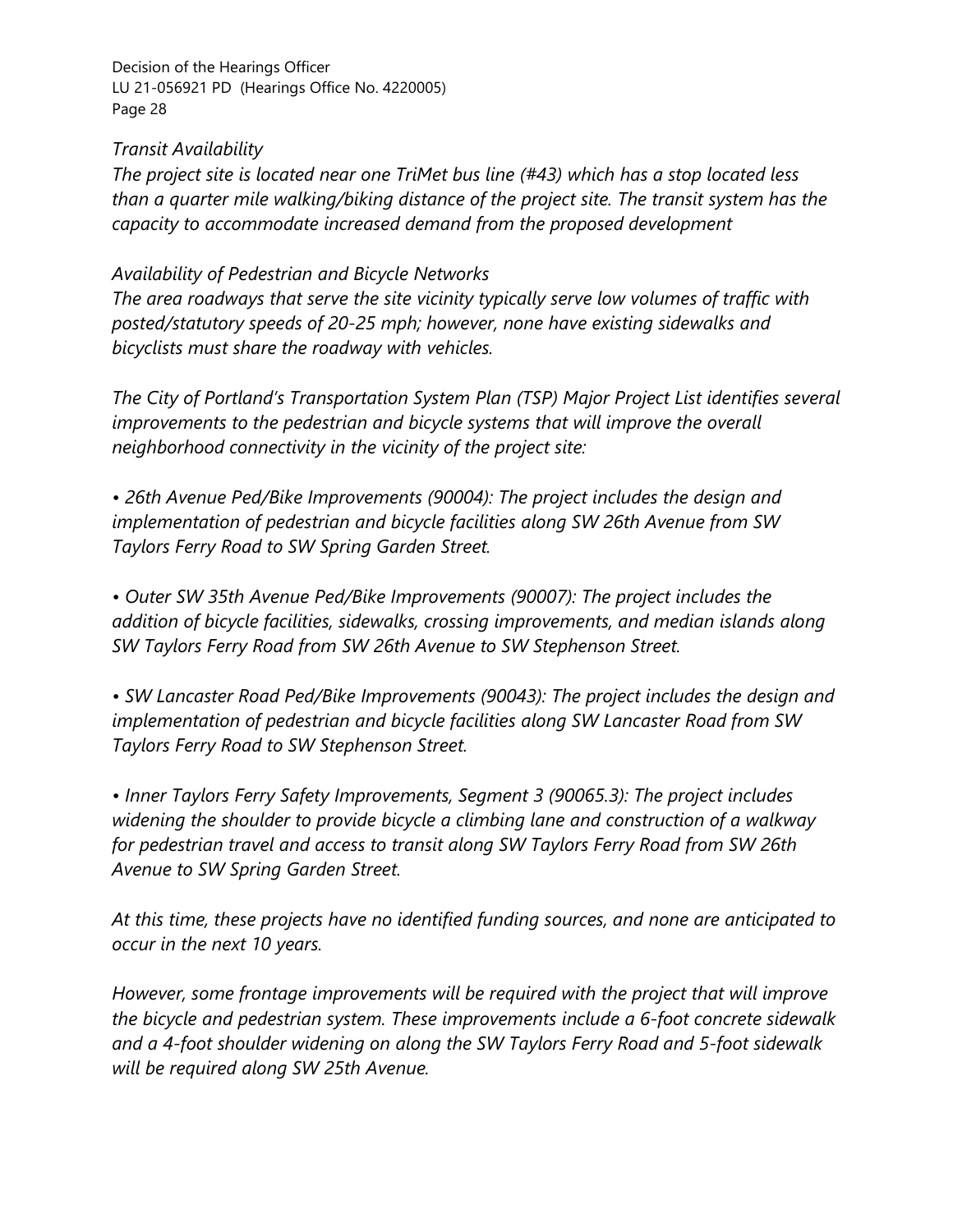#### *On-Street Parking Impacts*

*The projected parking demand that will be generated by the proposed development was estimated using rates from the Parking Generation Manual 7. Data from land use code 210, Single-Family Detached Housing, was used to estimate parking generation of the proposed development based on the number of dwelling units. Based on the data from the Parking Generation Manual, the proposed development is expected to increase the average peak parking demand of the site by 31 vehicles. Table 8 shows the projected peak parking demand generated by the proposed subdivision relative to the current use of the site. Detailed parking generation calculations are included in Appendix A of the TIA (Exhibit A.10).*

*Most of the homes in the proposed development will provide off-street parking for two vehicles by way of individual garages and driveways, for a total of 34 spaces. Although this provision would exceed the 85th percentile parking demand, at times, some demand for on-street parking is anticipated. SW 25th Avenue will be maintained at a width of approximately 28 feet along the site frontage with the proposed development. On-street parking is permitted on both sides of the street. Based on the proposed shared drive layout, the site frontage can accommodate an estimated seven vehicles parked on the street. Given that the proposed development will include the construction of off-street parking, impacts to the existing on-street parking availability within the site vicinity are expected to be minimal.*

#### *Access Restrictions*

*The proposed development will be served by three shared accesses onto SW 25th Avenue. Two homes will share the northern access, seven homes will share the central access, and eight homes will share the southern access. As measured curb-to-curb, the access spacing will be approximately 90 feet between SW Taylors Ferry and the southern access, 110 feet between the southern and central accesses, and at 100 feet between the central and northern access, which will maintain the shared driveway with the residence to the north of the site.*

*The site has 327 feet of existing frontage along SW 25th Avenue. Per code section 17.28.110, the development would be permitted to have at least three driveways/accesses. The proposed development satisfies this code requirement as well as other requirements outlined in this code section. Therefore, no access restrictions are needed in conjunction with the proposed use.*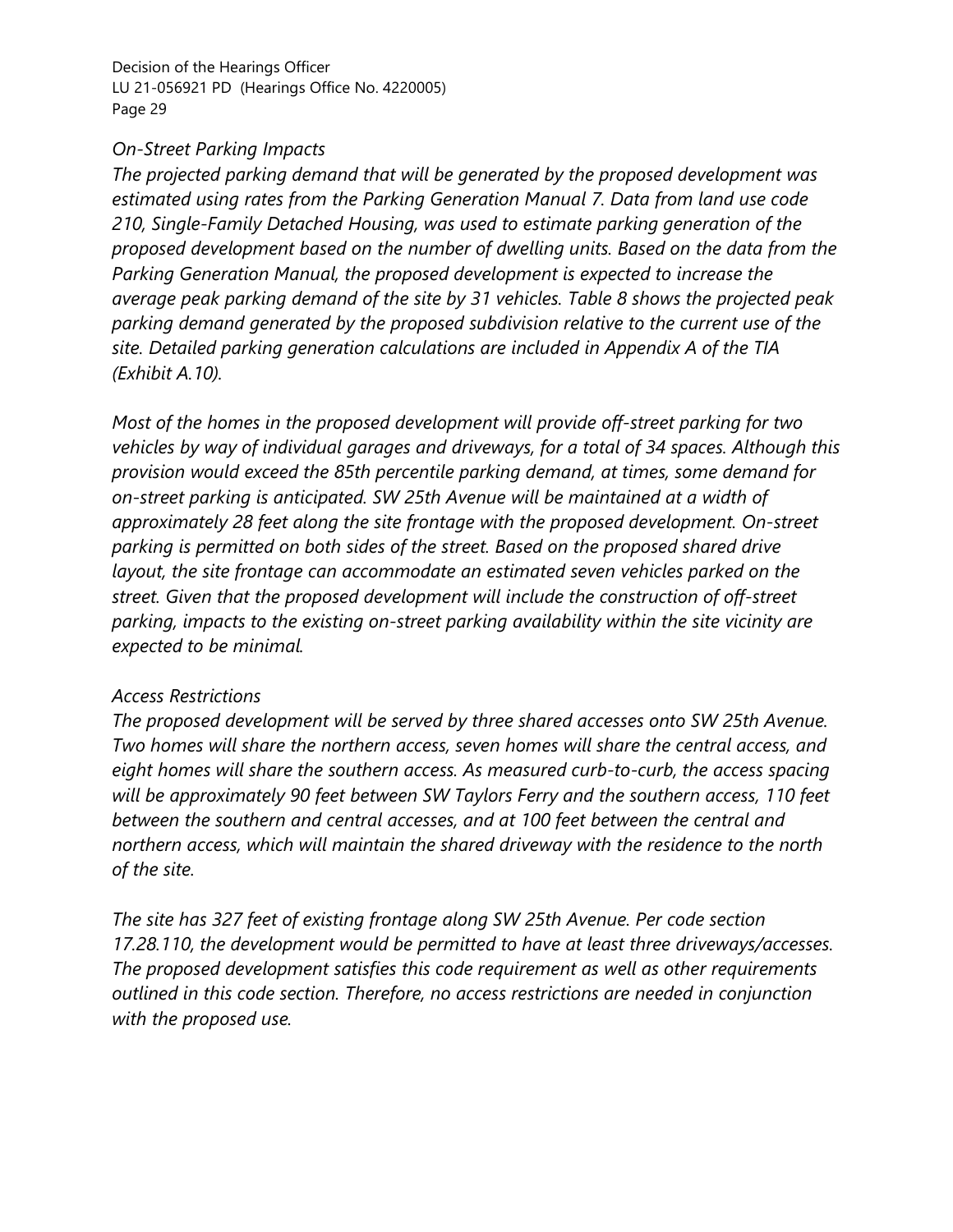#### *Neighborhood Impacts*

*The impacts associated with the proposed development are expected to be low. A low increase in peak hour and daily traffic, 13 additional morning peak hour trips, 17 additional evening peak hour trips, and 160 additional weekday trips) is projected based on the total of 17 single-family homes being constructed. This estimate does not consider the existing impacts of the church that currently occupies the site.*

*In addition, the site is projected to generate an average parking demand of 31 vehicles: however, the proposed development will include the construction of off-street parking in the form of garages and driveways for each dwelling unit. Accordingly, impacts to the existing on-street parking availability within the site vicinity are expected to be minimal.*

*As described within the TIA, the nearby transportation system has sufficient capacity to accommodate added trips generated by the site, and the proposed development will not have a significant effect on the operation or safety of the nearby street system, nor will it have a significant impact on the available on-street parking in the neighborhood. The proposed development conforms with the residential character of the existing neighborhood and will have minimal impacts felt by the neighborhood.*

## *Impacts on Pedestrian, Bicycle, and Transit Circulation*

*As described within the Safety and Availability of Pedestrian and Bicycle Networks sections, the proposed development will not create any new barriers to these travel modes and required frontage improvements will slightly improve conditions.*

## G.2 Transportation impacts

Measures proportional to the impacts of the proposed use are proposed to mitigate on- and off-site transportation impacts. Measures may include: transportation improvements to on-site circulation, public street dedication and improvement or private street improvements, intersection improvements, transportation and parking demand management actions, street crossing improvements, improvements to the local pedestrian and bicycle networks, and transit stop improvements;

The Hearings Officer finds that no additional mitigation measures are necessary.

## G.3 Transportation impacts

Transportation improvements adjacent to the development and in the vicinity needed to support the development are available or will be made available when the development is complete or, if the development is phased, will be available as each phase of the development is completed;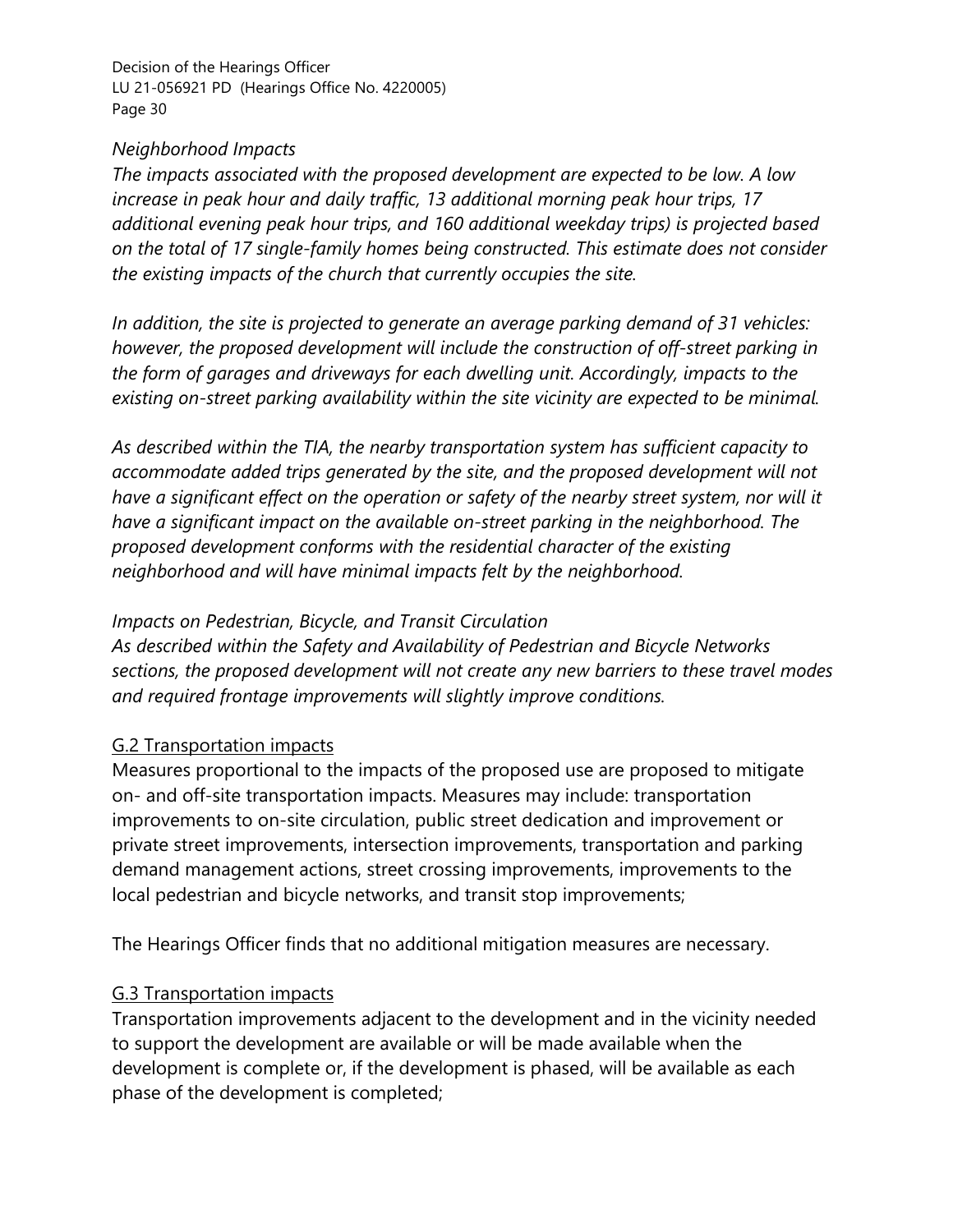The Hearings Officer finds that, with a condition of approval requiring the proposed dedication and construction of noted improvements below, the impacts of the development will be balanced, and this criterion is met.

*At this location, SW Taylors Ferry Blvd is classified as a Neighborhood Collector, Transit Access Street, City Bikeway, City Walkway, Major Emergency Response Street and a Local Service Street for all other modes. Based on City GIS, the right-of-way (ROW) is approximately 75-ft wide with 35-ft between the painted white fog line to the southern property line of the subject site. There are no curbs or sidewalks along the site's SW Taylors Ferry Rd frontage. Standard improvements would include a 9-ft protected bike lane measured from the inside edge of the fog line, an 8-ft public stormwater facility, a 6 ft sidewalk and the remaining ROW as frontage zone. The applicant received approval of an alternative set of frontage improvements for SW Taylors Ferry Road to include 4-ft shoulder widening and a 6-ft wide sidewalk.* 

*SW 25th Ave is classified as a Local Service Street for all modes. Based on City GIS, it is an approximately 35-ft wide ROW improved with a 28-ft wide roadway with curbs along both sides with 6-ft from the curb to the western property line of the subject site. Standard improvements will be installed along the site's frontage, to include an 11-foot sidewalk corridor with a 5-ft sidewalk separated from the curb with a 4-ft furnishing zone with street trees and lighting as needed. A 4-ft dedication is required to accommodate the improvements. The Public Works Permits for the required work have received 30% Concept Approval (# TH1164/EP657).*

## **III. CONCLUSIONS**

The applicant has proposed a Planned Development review for 17 detached units of multi-dwelling development. In addition, 8 modifications related to development standards are proposed, as listed below.

As discussed in this decision, the relevant standards and approval criteria associated with the Planned Development have been met, or can be met with conditions. Therefore, the Hearings Officer approves this proposal with conditions and modifications as set forth in the decision section below.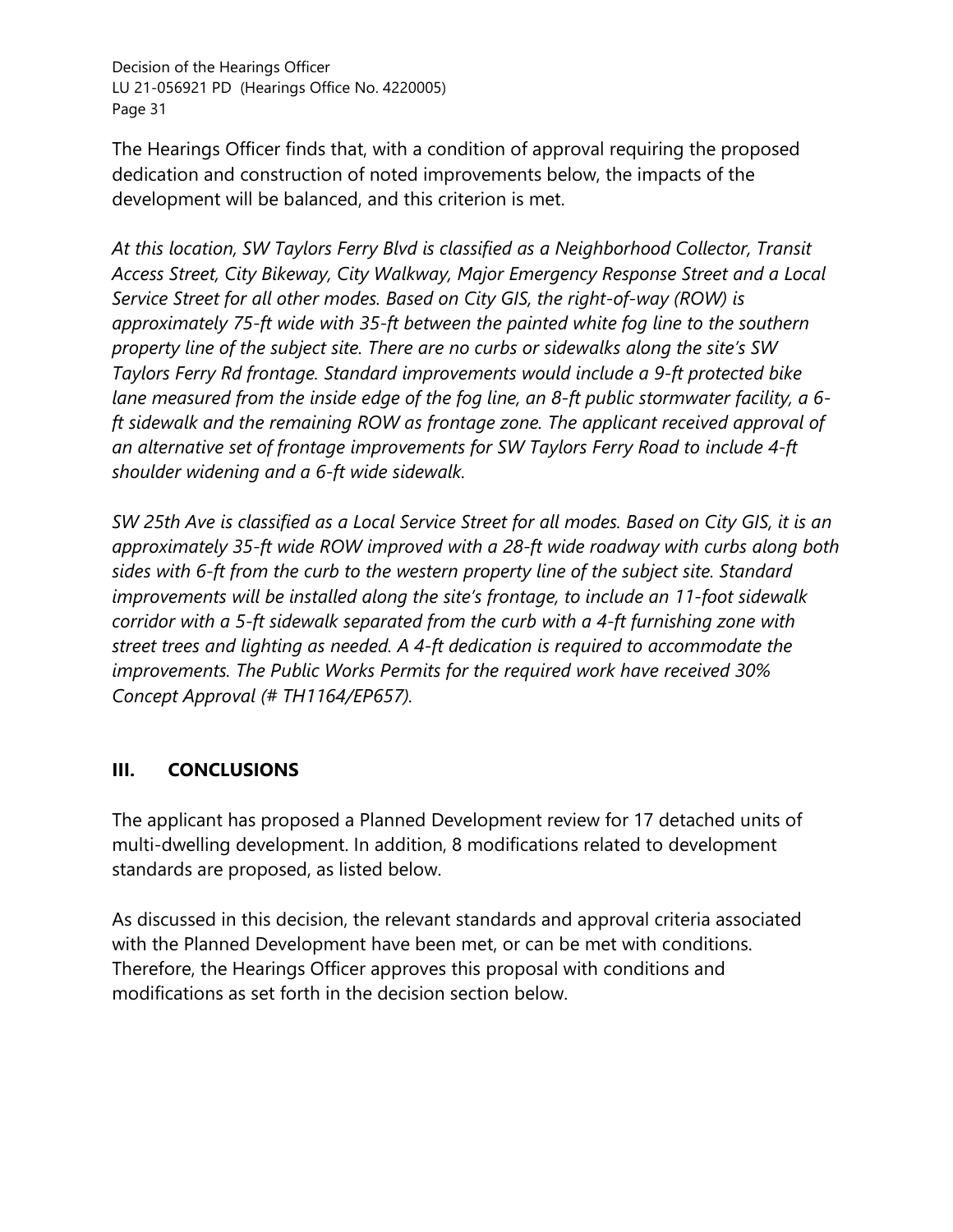# **IV. DECISION**

Approval of a Planned Development Review that consists of 17 detached multi-dwelling units;

Approval of the following Planned Development Review Modifications:

1. Increase the proposed building coverage to 29.4% (33.110.225)

2. Allow the required outdoor area required for units 14 to 17 to be located in the front setback (33.110.235)

3. Allow a 6-foot-tall fence to be located in the front setback (33.110.255)

4. Modify the landscaping requirement related to perimeter landscaping for driveways as noted on Exhibit C.6 (33.266.130.G.2.d)

5. Reduce the northern driveway width to  $\sim$  12 feet, as shown on Exhibit C.1 (33.266.130.F)

6. Waive the requirement for signage at the main entrance of each dwelling unit indicating the location of bicycle parking within the unit (33.266.210.C.5)

7. Allow long-term bicycle parking spaces to be located within the garage of each unit, rather than a dedicated bike parking room within each unit (33.266.210.D.2.a.1)

8. The Hearings Officer waives the requirements of Title 33.854.310.F and G and H

These approvals are illustrated with Exhibits C.1-C.6, A.7 and A.8 and are subject to the following conditions:

1. As part of the building permit application submittal for the new homes, the required site plans, landscaping, building elevations, and any additional drawings must reflect the information and design approved by this land use review as indicated in Exhibits C.1 to C.6 and A.8, and as conditioned below. The sheets on which this information appears must be labeled, "Proposal and design as approved in Case File # LU 21-056921 PD. No field changes allowed. The plans must include the following additional requirements:

a. Parking is not allowed within the shared driveways; no parking signs shall be installed near the entrance of each shared driveway, facing SW 25th Avenue. The location of the sign must be shown on the building permit plans.

b. Parking is not allowed within the driveways of units 4 and 5 unless the space meets zoning code standards. A no parking sign shall be installed in front of units 4 and 5 to indicate that parking is not allowed in the driveways in front of those units. The location of the sign must be shown on the building permit plans.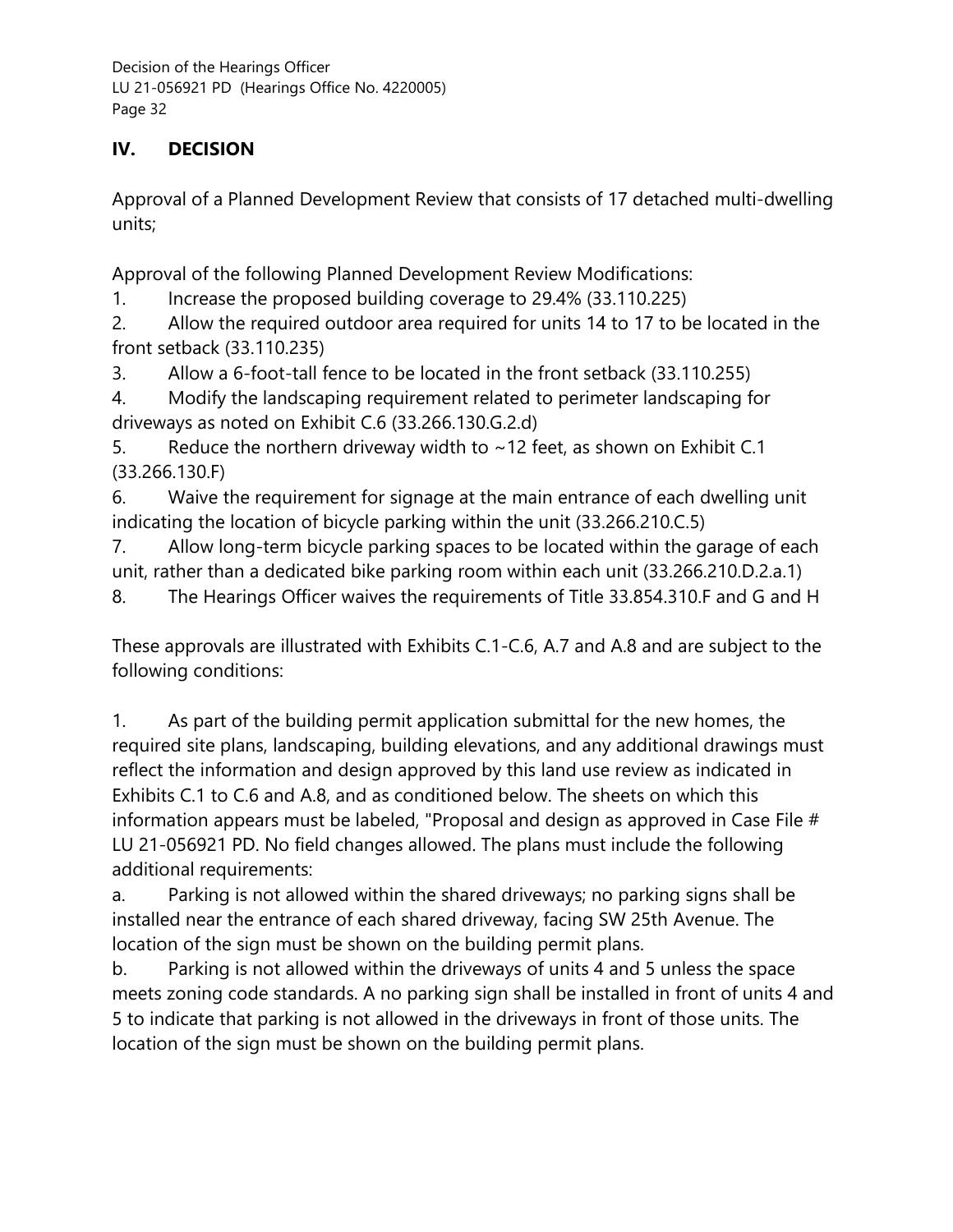2. A finalized permit must be obtained to demolish the existing church on the site and cap the existing sanitary sewer connection. The site plan for the demolition permit must show all trees to be preserved and root protection zones as shown on Exhibit C.2 (demo plan). All demolition work must be in conformance with the recommendations in the applicant's arborist report (Exhibit A.7). The sheds on the site must be removed as well, but a building permit is not required for that removal as they are less than 200 sq feet in area.

3. Development on the site shall be in conformance with the Tree Preservation Plan (Exhibit C.3) and the applicant's arborist report (Exhibit A.7). The following trees are required to be preserved with the root protection zones indicated on Exhibit C.3.

| Tree # | Species                      | Size<br>(DBH in) |
|--------|------------------------------|------------------|
| 25167  | Douglas Fir                  | 27               |
| 11156  | Douglas Fir                  | 42.1             |
| 11155  | Douglas Fir                  | 45.1             |
| 11157  | Douglas Fir                  | 31               |
| 11147  | Douglas Fir                  | 48.5             |
| 11285  | Douglas fir                  | 43               |
|        | Total DBH Preserved - 236.7" |                  |

Tree protection fencing is required along the root protection zone of the trees to be preserved. The fence must be 6-foot high chain link and be secured to the ground with 8-foot metal posts driven into the ground. Encroachment into the specified root protection zones may only occur if it meets the Tree Protection Specifications of 11.60.030.

4. After grading has been completed on the site, and prior to final inspection approval for the permit(s) for the new homes, the applicant shall submit an arborist report evaluating the health of tree #20015 (61" western red cedar) with a determination of whether or not it can remain on the site, to the satisfaction of Planning and Zoning. If it cannot remain on the site, it must be removed prior to final inspection approval.

5. The applicant must provide the recording numbers for PR 22-109650 PLA prior to any building permit approval.

6. The applicant must install residential sprinklers in units 1 to 17 to the satisfaction of the Fire Bureau.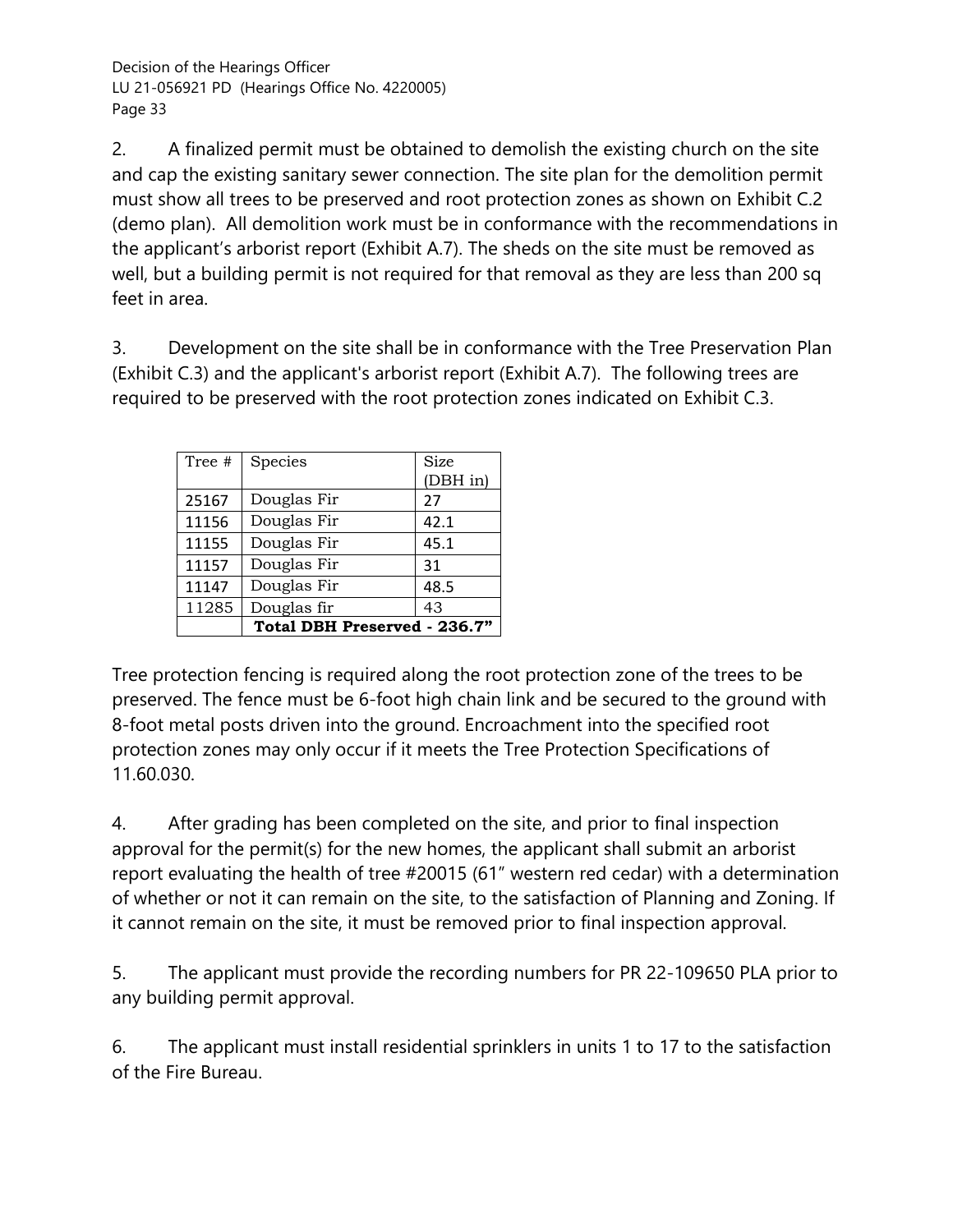7. Prior to building permit approval, the applicant shall meet the following requirements for right of way improvements along the site's frontages:

- The applicant shall meet the street dedication requirements of the City Engineer for SW 25th Avenue. The required right-of-way dedication must be shown on building permit site plans.
- The building permit plans must show that all driveway entrances to SW 25th Avenue provide a clear sight distance triangle in conformance with the drawings and text in Exhibit E.2.
- The applicant shall provide plans and financial assurances to the satisfaction of the Portland Bureau of Transportation and the Bureau of Environmental Services for required street frontage improvements.
- The public works plans shall include the following sight distance mitigation measures:
	- o To improve sight lines for the north access, the hedge at the north end of the street within the right-of-way must be trimmed substantially and may need to be removed entirely.
	- o To improve sight line for SW 25th Avenue looking west on SW Taylors Ferry Road, removal of some of the shrubs along SW Taylors Ferry Road within the right-of-way and possibly trimming some of the tree branches that hang to within 6-7 feet above the roadway surface is required.

The Hearings Officer orders the Applicant to contact the appropriate City department (likely this is the Portland Bureau of Transportation) for a good faith discussion of the feasibility of adding No-Parking sign(s) to the West Side of 25th prohibiting parking between the two power poles identified as No. 2501 and 9211. The City's refusal or failure to authorize and post the No Parking signs does not negatively impact the remainder of this decision of approval with conditions. In other words, the only requirement of this condition is that the conversation take place in good faith. To the extent this condition is unenforceable it should be considered excised and the remainder of the decision remains intact.

 $w$ illiam gibzman William Guzman, Hearings Officer

 \_June 17, 2022\_\_\_\_\_\_\_\_\_\_\_\_\_\_\_\_\_\_\_\_\_\_\_\_\_\_\_ discussion of the contract of the contract of the Date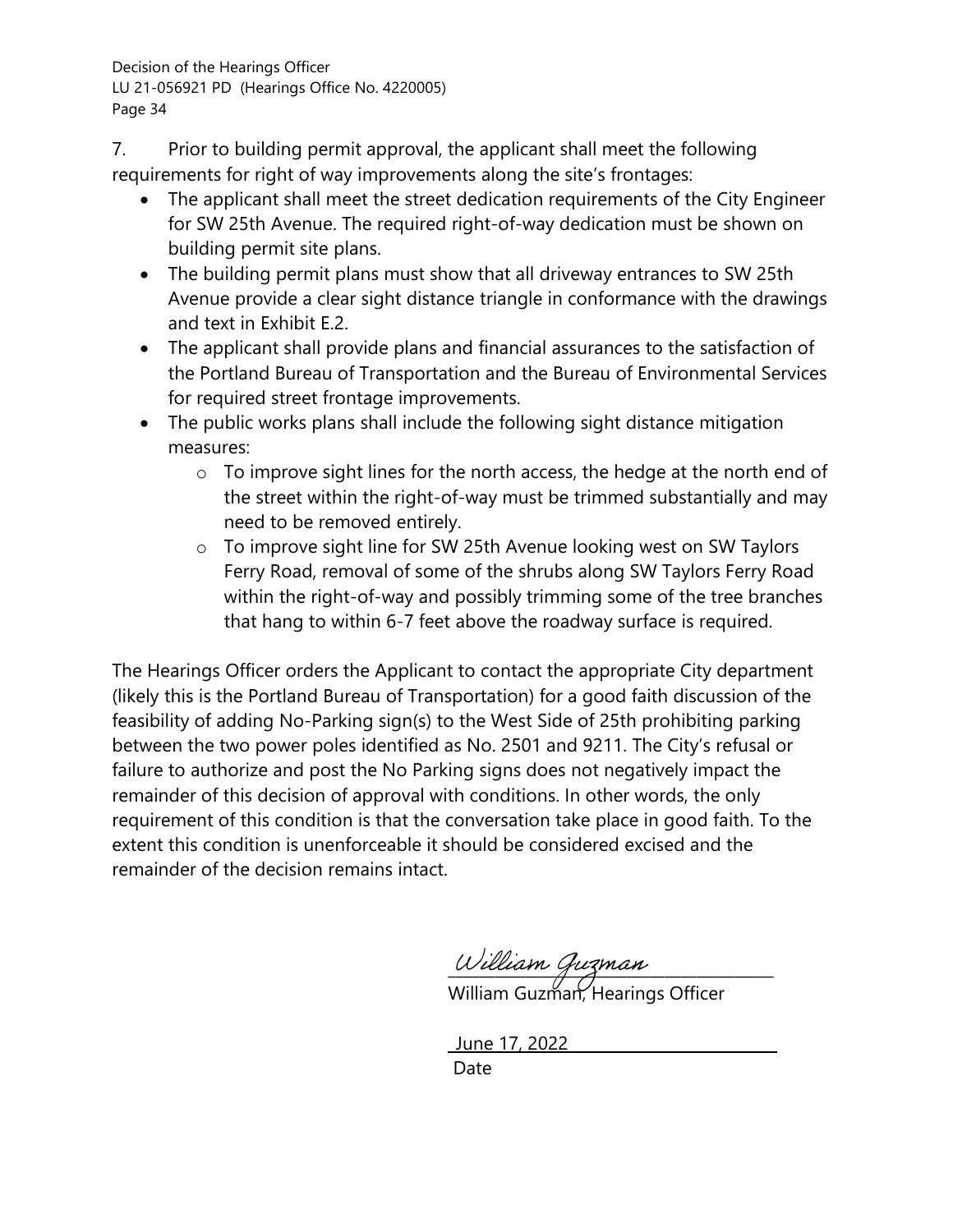| <b>Application Determined Complete:</b> | December 6, 2021        |
|-----------------------------------------|-------------------------|
| <b>Report to Hearings Officer:</b>      | May 20, 2022            |
| <b>Decision Mailed:</b>                 | June 17, 2022           |
| <b>Last Date to Appeal:</b>             | July 1, 2022 4:30 p.m., |
| <b>Effective Date (if no appeal):</b>   | July 2, 2022            |

**Conditions of Approval.** This project may be subject to a number of specific conditions, listed above. Compliance with the applicable conditions of approval must be documented in all related permit applications. Plans and drawings submitted during the permitting process must illustrate how applicable conditions of approval are met. Any project elements that are specifically required by conditions of approval must be shown on the plans and labeled as such.

These conditions of approval run with the land, unless modified by future land use reviews. As used in the conditions, the term "applicant" includes the applicant for this land use review, any person undertaking development pursuant to this land use review, the proprietor of the use or development approved by this land use review, and the current owner and future owners of the property subject to this land use review.

**Appeal of the decision.** ANY APPEAL OF THE HEARINGS OFFICER'S DECISION MUST BE E-MAILED TO [LANDUSEINTAKE@PORTLANDOREGON.GOV.](mailto:LANDUSEINTAKE@PORTLANDOREGON.GOV) The appeal application form can be accessed at [https://www.portlandoregon.gov/bds/45477.](https://www.portlandoregon.gov/bds/45477) If you do not have access to e-mail, please telephone (503) 823-7617 for assistance on how to submit the appeal; please allow one business day for staff to respond. **An appeal fee of \$2,494.00 will be charged (one-half of the application fee for this case, up to a maximum of \$5,000.00).** 

**Who can appeal**: You may appeal the decision only if you wrote a letter which is received before the close of the record on hearing or if you testified at the hearing, or if you are the property owner or applicant. If you or anyone else appeals the decision of the Hearings Officer, only evidence previously presented to the Hearings Officer will be considered by the City Council.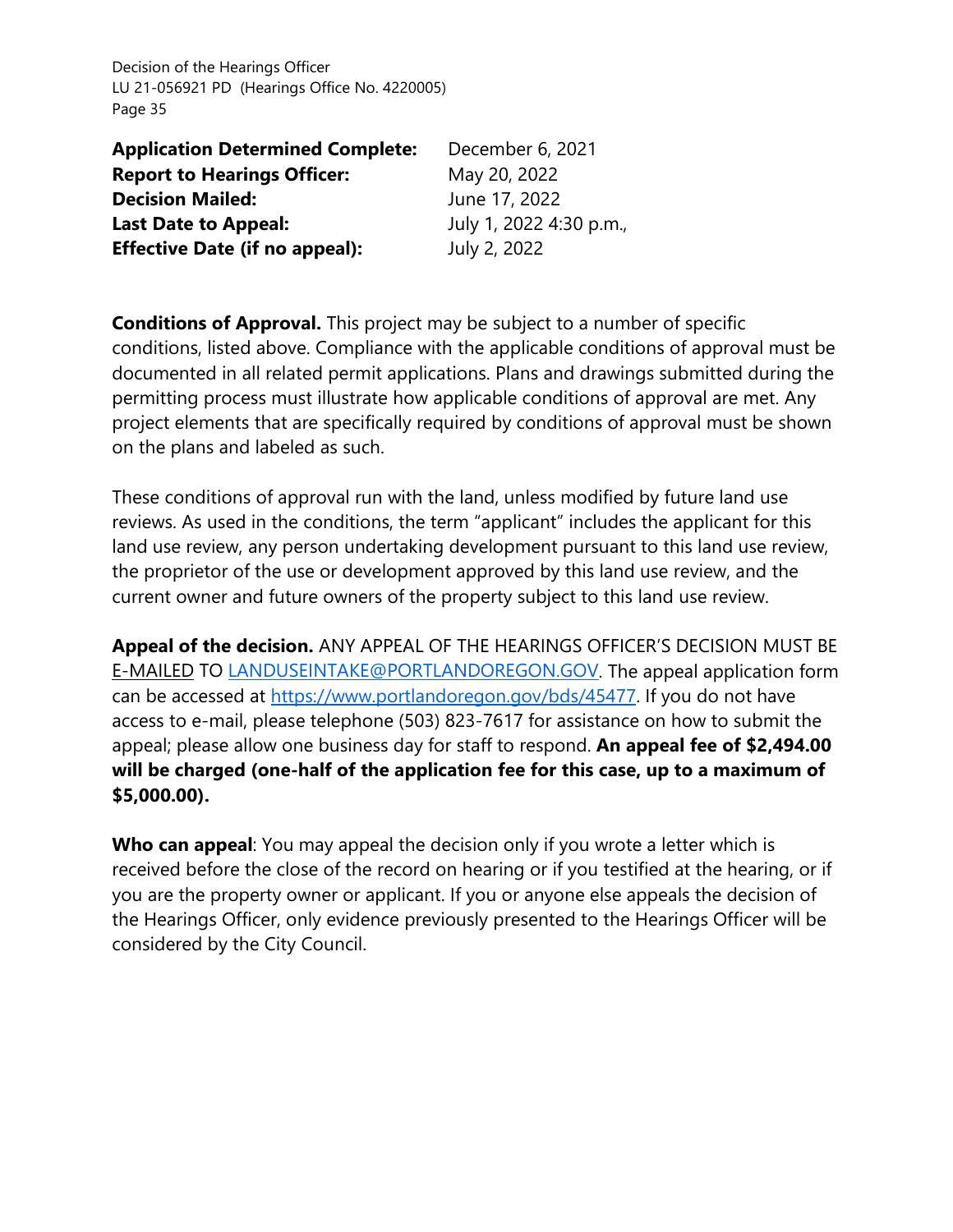### **EXHIBITS RECEIVED IN THE HEARINGS OFFICE**

(NOT ATTACHED UNLESS INDICATED)

The exhibits in the land use case file are all assigned a letter (example A-1). The Hearings Office accepts exhibits filed online in its case management system. These exhibits are marked in the lower right hand corner that identifies the exhibit as a "Portland Hearings Office" exhibit. All of these exhibits are designated "H Exhibits" (that is, Hearings Office Exhibits). See the BDS Staff Report for a list of exhibits prior to "H."